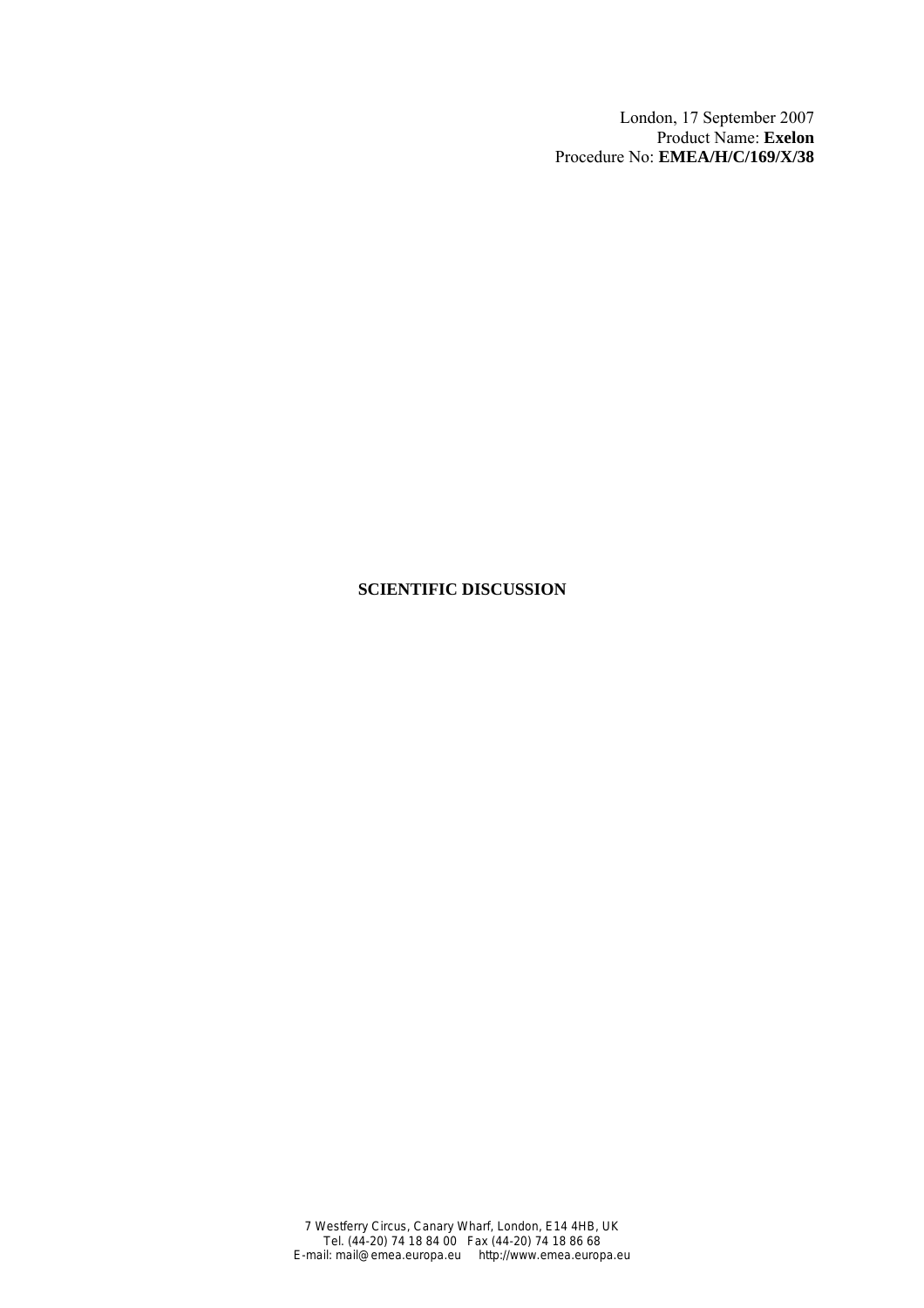# **1. INTRODUCTION**

The availability of the patch formulation will offer patients a reduced side-effect profile in comparison to the currently approved capsule formulation and the convenience of a once daily application, together with proven efficacy. Compliance and ease of use of medications in patients with dementia, is considered a significant achievement in this population.

# **2. QUALITY ASPECTS**

### Introduction

The product is presented as 5 cm<sup>2</sup> and 10 cm<sup>2</sup> transdermal patches containing respectively 9.0 mg and 18 mg of rivastigmine base as active substance, and designed to release approximately 4.6 mg (5cm2 ) and  $9.5mg(10 \text{ cm}^2)$  respectively per 24 hours.

The transdermal patch is a four-layer matrix transdermal patch consisting of:

- Backing film which contains: lacquered polyethylene terephthalate film

- Drug product (acrylic) matrix which contains: alpha-tocopherol, poly(butylmethacrylate, methylmethacrylate), acrylic copolymer.

- Adhesive (silicone) matrix containing alpha-tocopherol silicone oil, dimethicone.

- Release liner containing polyester film, fluoropolymer-coated.

The finished patches are individually packaged in child-resistant, heat-sealed sachets made of a paper/adhesive/polyethylene terephthalate/adhesive/aluminum/adhesive/polyacrylonitrile multi-laminated material.

#### Active Substance

Rivastigmine free base is used as active substance and is developed from rivastigmine hydrogen tartrate which is used in the currently approved formulations Exelon/Prometax capsule and oral solution.

It is a viscous, clear, colourless to yellow or to very slightly brown liquid and is slightly soluble in water and has pronounced hygroscopic behaviour. It has one asymmetric carbon atom and confirmed that all batches of drug substance used for technical, toxicological and clinical investigations contain the same absolute configuration S as the starting material rivastigmine hydrogen tartrate.

The drug substance rivastigmine is prepared in one step by base liberation with sodium hydroxide of rivastigmine hydrogen tartrate. Adequate in-process controls are applied during the synthesis. The specifications and control methods for starting materials and reagents have been presented

The active substance specification includes tests for description, physicochemical properties (clarity and colour of the solution), identification (IR), impurities (HPLC and GC), water (Karl Fischer), heavy metals, sulphated ash, specific optical rotation, residual solvents (GC), and assay (HPLC,). The specifications reflect all relevant quality attributes of the active substance. The analytical methods used in the routine controls are suitability described. Batch analysis data for the development batches used in non-clinical and clinical studies are provided.

Long term stability and accelerated stability studies of 3 pilot batches covering storage periods up to 5 years and stress testing under different conditions were obtained. Photo-stability study has been performed with one pilot batch. Supportive stability data have been obtained with 2 pilot batches. The stability studies have shown that rivastigmine free base is very sensitive to oxidation, moisture and light exposure. Degradation is accelerated by the influence of heat. The stability results showed that storage at  $5^{\circ}C + 3^{\circ}C$  with protection from light and with protective gas is recommended. The proposed retest period is accepted.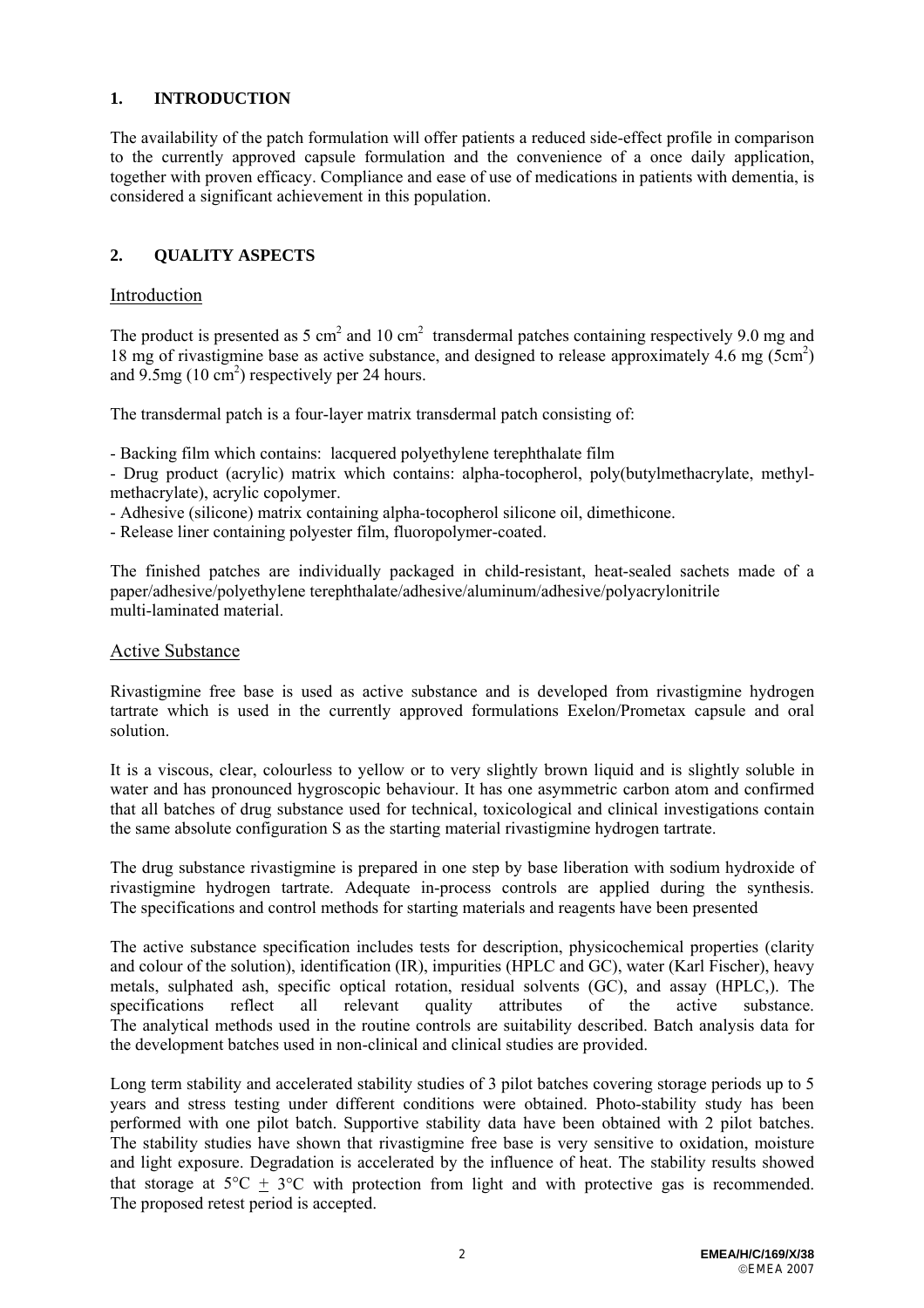# Medicinal Product

### **Pharmaceutical Development**

The aim of transdermal administration was to improve the tolerability of the active substance and to avoid the first-pass and to deliver a sufficiently high concentration of the active substance to achieve and maintain a sufficiently high plasma concentration.

The development of the patches was based on the intrinsic physico-chemical properties of the active substance, active substance concentration, physical properties of the matrix, etc.

A bi-layer patch formulation with optimal skin adhesion not affecting the transdermal drug delivery was identified and selected as final marketing formulation. This formulation was used in a clinical study evaluating the skin adhesive properties, pharmacokinetics, local skin irritation, safety and tolerability.

The excipients used are DL-α-tocopherol (vitamin E), ethyl acetate and silicone oil which are described in the Ph.Eur and/or the USP<sub>ra</sub> and silicone pressure sensitive adhesive (Bio PSA O7-4302 high-tack, amine resistant silicone adhesive), Durotak 387-2353 (acrylic pressure sensitive adhesive) and poly(butylmethacrylate methylmethacrylate) which are no-compendial but are commercially available products.

The chosen backing film is made of polyethylene terephthalate (PET) and the protective release liner made of fluoropolymer-coated PET film which are commercially available.

Each patch is individually packaged in heat-sealed child resistant sachets made of a paper, polyester, aluminium, polyacrylonitrile multi-laminated sachet stock to assure the hygiene as well as protection of the pharmaceutical product against light, air, and humidity.

#### **Manufacture of the Product**

The manufacturing process is typical of transdermal patches. The manufacturing process comprises 4 steps.

The manufacturing process has been validated by a number of studies for the major steps of the manufacturing process. The in process controls are adequate for this presentation.

Three full-scale production batches data show that the patches can be manufactured reproducibly according to the agreed finished product specification, which is suitable for control of this transdermal preparation.

#### **Product Specification**

The product specifications include tests by validated methods for appearance, identification (HPLC, TLC), Peel force, Adhesion force, release rate (HPLC), Impurities (HPLC), Microbial limit, uniformity of content (HPLC), assay of rivastigmine (HPLC), and assay of D,L-α-tocopherol (HPLC).

Degradation products are controlled and their limits are justified by reference to stability studies and toxicology studies.

The tests and limits of the specifications for the finished product are appropriate to control the quality of the finished product for their intended purpose.

Batch analysis data confirm satisfactory uniformity of the product at release.

#### **Stability of the Product**

9 production batches covering storage periods up to 36 months were placed on stability under ICH conditions (25°C/60%RH, 30°C/65%RH and 40°C/75%RH). In view of the use of the products in climate zones III and IV, storage at 30°C/65% RH and alternate 30°C/75% RH was chosen as the long term storage condition for stability studies. Bracketing concept was applied in order to reduce the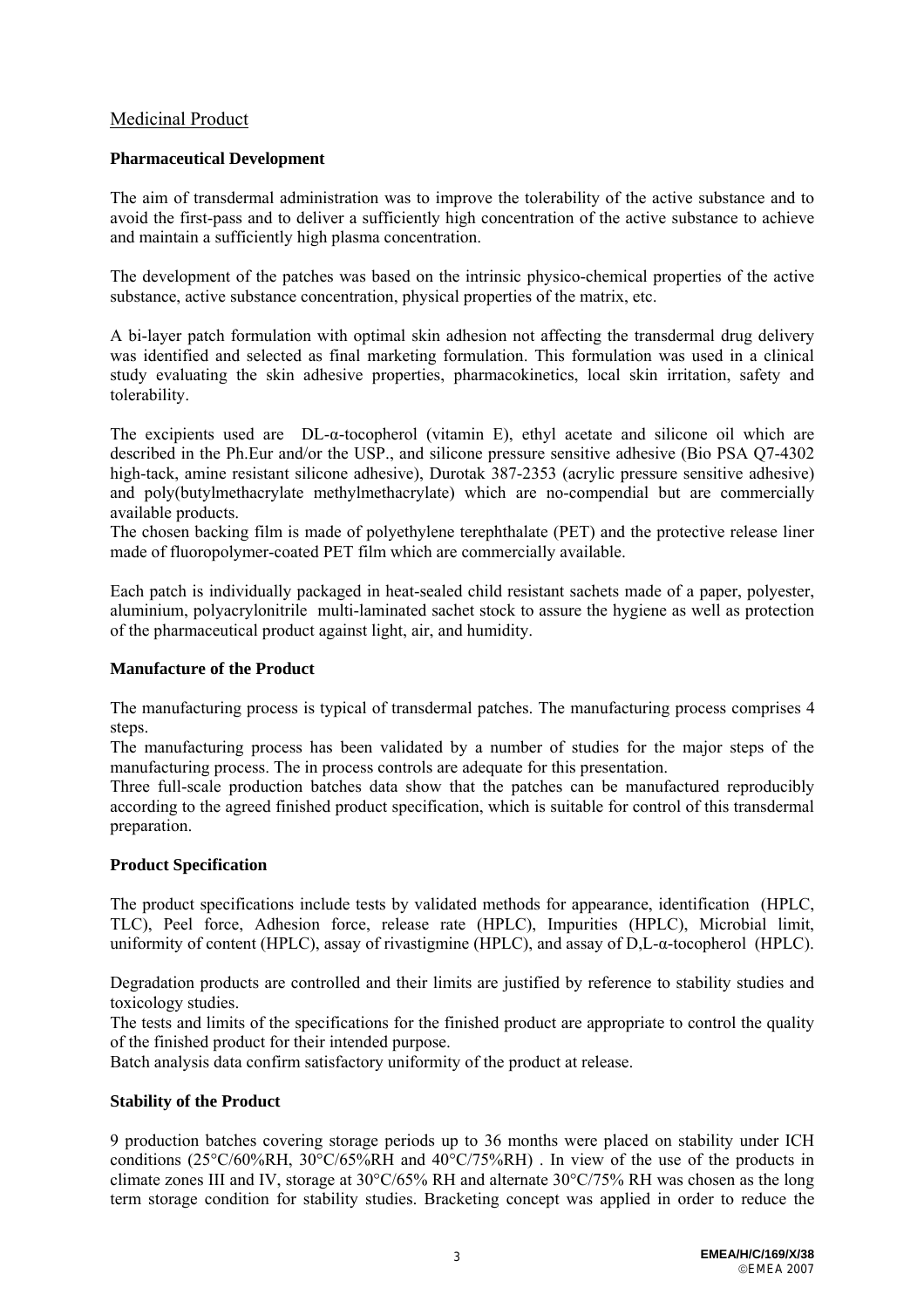number of samples to be tested. The bracketing concept is justified since all patch strengths have the identical percentage composition and since all patch strengths of each study are made from the same master laminate roll. The batches were tested for appearance, content of active substance and tocopherol, degradation products, *in vitro* release, adhesive and peel forces.

Based on available stability data, the proposed shelf life and storage conditions as stated in the SPC are acceptable.

### Discussion on chemical, pharmaceutical and biological aspects

Information on development, manufacture and control of the active substance and finished product have been presented in a satisfactory manner. The results of tests carried out indicate satisfactory consistency and uniformity of important product quality characteristics, and these in turn lead to the conclusion that the product should have a satisfactory and uniform performance in the clinic.

# **3. NON-CLINICAL ASPECTS**

#### Introduction

The active substance of Exelon is an enantiomeric pure compound. ENA713 is the name used throughout this report, however, SDZ 212-713; SDZ ENA 713; 212-713 are also names for the active substance rivastigmine used in the non-clinical documentation. ENA713D (rivastigmine transdermal patch), SDZ ENA 713 TDS or Exelon Patch are names of the finished product that are used in the nonclinical documentation. ENA713D contains the free rivastigmine base, whereas oral Exelon contains the hydrogen tartrate salt.

### Pharmacology

Rivastigmine is a slowly reversible (pseudo-irreversible) inhibitor of acetylcholinesterase (AChE) and butyrylcholinesterase (BuChE) of the carbamate type which exerts its therapeutic effect by enhancing cholinergic function. Inhibitors of AChE are thought to facilitate cholinergic neurotransmission by enhancing the concentrations of the neurotransmitter acetylcholine and its action in the cholinergic synapse.

Safety pharmacology studies or pharmacodynamic drug-interaction studies using the dermal route of administration have not been conducted; and no primary and secondary pharmacodynamic studies have been conducted either by the dermal route of administration. However, the Exelon hard capsules studies have demonstrated that rivastigmine inhibits both, acetylcholinesterase (AChE) and butyrylcholinesterase (BuChE), thereby exhibiting the desired pharmacological profile, i.e., dual and selective inhibition of ChE within specific regions of the brain, and a long duration of action. The pharmacodynamics effects of Exelon hard capsules are well established.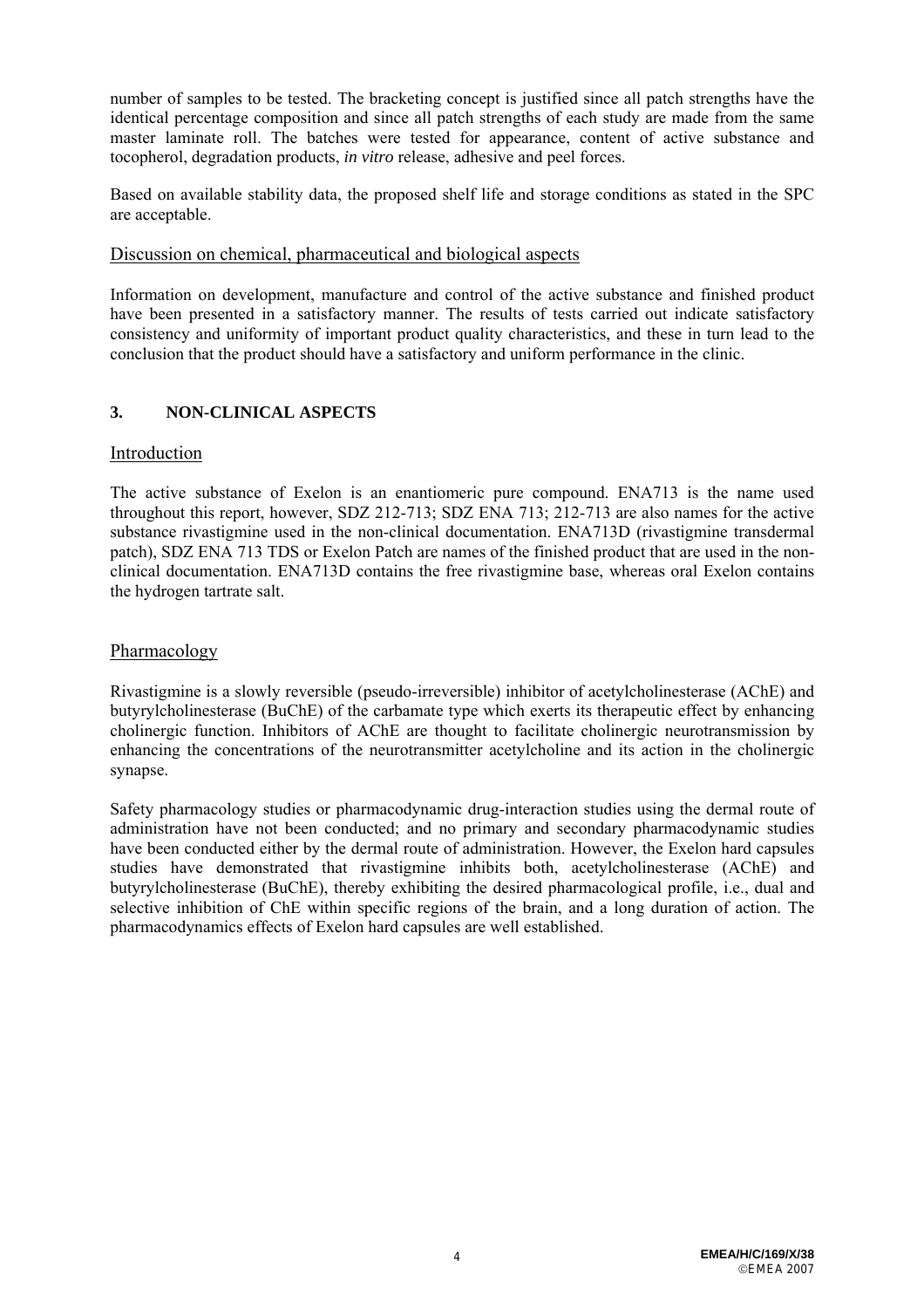### **Pharmacokinetics**

The pharmacokinetic properties of rivastigmine and its inactive major metabolite NAP226-90 after administration of Exelon patch have been well characterised in adequate studies.

Regarding the **absorption**, upon dermal doses, the  $T_{\text{max}}$  of rivastigmine of 18-24 hours indicated a slow release of rivastigmine from patch to the skin and/or slow dermal absorption. The AUC-ratio of the primary metabolite NAP226-90 to rivastigmine was 0.24 for the intravenous dose, as compared to about 200 for the oral dose. For the dermal doses, the ratio was 0.3-0.5. Data demonstrate the strong first-pass effect after oral administration and the virtual absence of firstpass metabolism after dermal administration, explaining the better bioavailability from dermal patches than after oraladministration.

After oral administration radioactive-labelled product to rat and mouse, the **distribution** of radioactivity throughout the body was extensive, without retention in any tissue. Plasma protein binding was low (15, 19 and 43% for rat, dog and human). Radioactivity was associated with red blood cells (fraction 0.67, 0.53 and 0.43 for rat, dog and human). Levels in the placenta were greater than maternal blood levels at 1 h (Day 13 and 17) and 3 h (Day 17). Radioactivity was detected only at Day 17 in foetal liver. The transfer of radioactivity into milk was rapid. The overall milk:plasma concentration ratio of radioactivity was 1.9, based on  $AUC_{0-\infty}$ .

The major pathway was hydrolytic decarbamoylation, giving the major metabolite NAP226-90. Oxidative N-demethylation at the dimethylaminoethyl side chain was a minor pathway. **Metabolism**  of rivastigmine in plasma is mediated by BuChE. However, hydrolytic metabolism in plasma contributes only to a small extent to the overall metabolism of rivastigmine in human.

Concerning the **excretion**, after oral administration to rat and mouse, the excretion of radioactivity was mainly with urine and in the form of metabolites. Based on previously reported data on metabolism in rat, dog and human, the large majority of the drug-related material in urine was in the form of hydrophilic metabolites *e.g.* glucuronic acid and sulfate conjugates.

In the radiolabeled **ADME/pharmacokinetics** study in minipigs, following dermal dosing, the mass balance of radioactivity amounted to 77–86 % of the dose, with 62–70% recovered in the patch, and 1.7-4.1% at the application site. The recovery in urine and faeces amounted to 14.2-17.8% and 0.4- 0.5% of the doses after a 24-hour patch application to abraded skin.

The results of **toxicokinetics** studies showed that approximately 50% of the dose was absorbed from the patch, and the actual administered doses were approximately 50% of the nominal doses. Exposure of the test species was dose-related if not dose-proportional, and proportional to the patch area. There was no obvious gender difference.

## **Toxicology**

No topical single dose toxicity studies have been carried out with ENA713D (rivastigmine transdermal patch), however **single dose** toxicity studies with rivastigmine tartrate had been carried out in mice (oral and intravenous route), rats (oral and intraperitoneal route), which found no unexpected toxicities.

Regarding the **repeat-dose dermal toxicity studies**, in the preliminary toxicity studies in mice, no treatment-related changes in the skin were observed. In 13-week dermal toxicity, no treatment-related histopathological effect was observed. The no-toxic-effect level (NTEL) was set at 0.4 mg/kg/day. In percutaneous toxicity study, treatment of rats with ENA713D for 4 weeks was associated with exaggerated pharmacological effects. The no-toxic effect level of ENA713D was set at 15 mg/kg for males, and 5 mg/kg for females, respectively.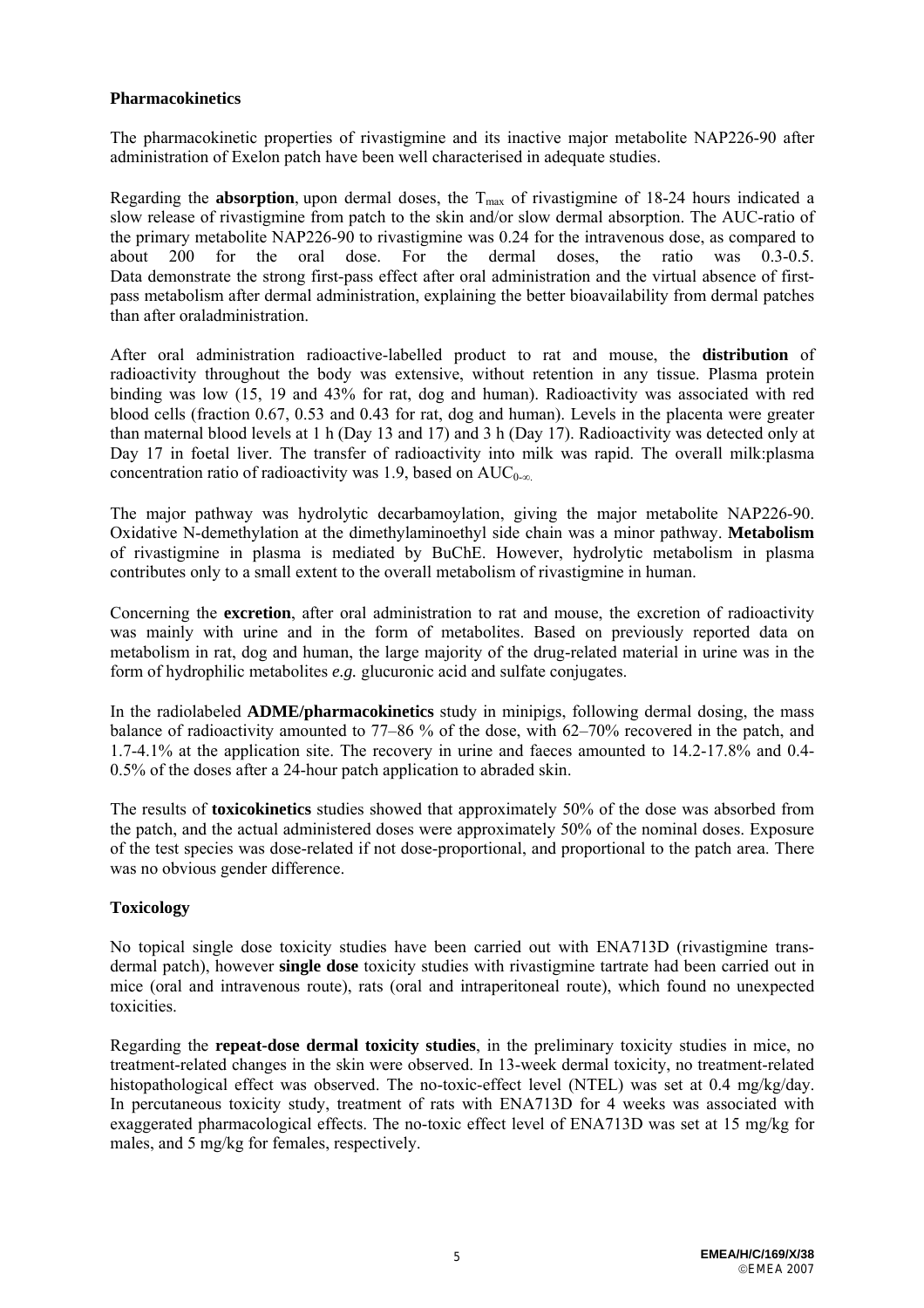In a 4-week **dermal tolerability study** in minipigs, a dose-related reduction in butyryl cholinesterase activity was seen in males but not females. The NTEL for systemic toxicity was set at 72 mg/animal/day. In a 26-week dermal study, exposure of minipig to ENA713D trans-dermal patches for 23 hours per day for 26 weeks caused no signs of toxicity. Acute epidermal inflammation of comparable severity occurred primarily in minipigs at multiple sites such as application site, tapetreated and untreated sites. Correlated microscopic findings consisted of spongiosis, perivascular inflammation and parakeratosis with encrustation. In the superficial dermis, there was perivascular accumulation of lymphocytes and, to a lesser extent, eosinophils. There was no tissue necrosis, sclerosis, or vascular damage. However, the patch formulation or application itself induces inflammation. This conclusion is supported by the observation that increased rotation of patch application sites reduced inflammation and that there was no dose-relationship for dermatitis in minipigs. Regarding the weak dermal tolerance of the patch in the minipig, clinical observations should be considered as a priority.

No additional **genotoxicity tests** were carried out for the ENA713D trans-dermal patch since a complete genotoxicity package had been conducted with rivastigmine tartrate showing that rivastigmine is devoid of mutagenic potential.

Concerning the **carcinogenicity aspects**, no ENA713D-related neoplastic or non-neoplastic lesions were detected in the topical study performed in mice with rivastigmine.

**Reproductive and developmental toxicity** studies by the dermal route were not carried out because a complete package had been conducted in rats and rabbits with rivastigmine tartrate using the oral route of administration. These studies conducted with rivastigmine tartrate gave no evidence of a teratogenic potential for rivastigmine. Nevertheless a slightly prolonged duration of gestation in post- and perinatal studies in rats was consistently recorded (although considered too small to be of biological relevance) and may be a sequel to cholinergic stimulation.

**Juvenile toxicity studies** were not conducted with trans-dermal system using rivastigmine.

**Local tolerance studies** have been carried out with ENA713D by dermal application of patches and topical or intradermal administration of solutions to rabbits and guinea pigs. ENA713D is considered a weak but reversible ocular irritant in rabbits. Skin irritation studies in rabbits indicate that ENA713D trans-dermal patch is considered as non-irritant to the skin of rabbits. Sensitization studies with ENA713D transdermal patch conducted in guinea pigs using the modified Buehler method and maximization test showed that ENA713D transdermal patch was considered to be a non-sensitizer. ENA713D transdermal patches or placebo patches indicating that ENA713D transdermal patches were not capable of eliciting a phototoxic response in the guinea pig.

Regarding the excipients, no novel excipients are used for the ENA713D trans-dermal patches. The drug product matrix of the Exelon patch consists of a mixture of acrylate and methacrylate polymers which have also been used in other transdermal systems. The local tolerability of these substances is well known. In addition, different formulations have been used which contained varying amounts and/or different excipients. In most cases, the local tolerance studies showed that ENA713D trans-dermal patch compositions were considered as "not irritating" and not to be a sensitizer.

#### Ecotoxicity/environmental risk assessment

The MAH performed an Environmental Risk Assessment in accordance with guideline EMEA/CHMP/SWP/4447/00. Rivastigmine was found not to be readily biodegraded and not bioaccumulative. Acute toxicity was studied in the base-set of aquatic organisms. Potential environmental risks were identified for surface water and groundwater using literature ecotoxicity data of low relevance for the aquatic environmental risk assessment for rivastigmine. The risk for microorganism was evaluated, and concluded by the MAH to be unlikely, using MICresults for soil micro-organisms.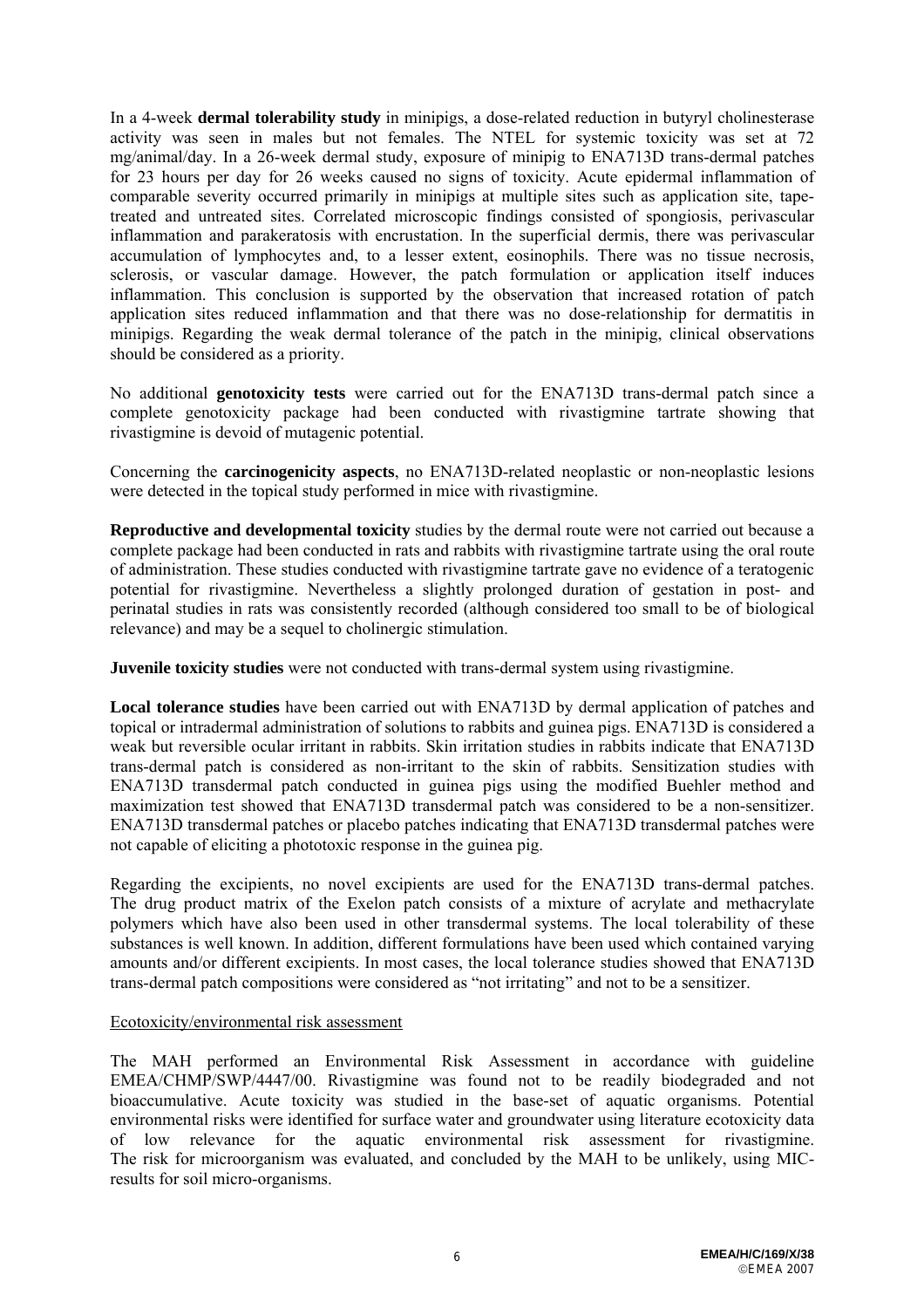The CHMP concluded that the adequacy of the obtained risk quotients and identified possible environmental risk potential cannot be assessed at this stage due to limited data. Therefore, the MAH was asked to complete the ERA with several tests, including chronic ecotoxicity, toxicity to a sludge microbial community, and sludge and sediment partitioning tests.

In Phase I the  $F_{\text{pen}}$  can be refined if there are reasonable epidemiologic data showing that less than the default 1 % of the EU population is suffering from the indication. In Phase II, Tier A this epidemiological based PEC<sub>surfacewater</sub> is used in the PEC/PNEC calculation. If still necessary, human metabolism, environmental fate data, and STP modelling is acceptable for refining the PEC in Tier B. The CHMP considered the use of unsupported sales data forecast questionable and the use of patent expiry and projected patient share based sales data was not accepted.

The MAH committed to provide the studies asked for and a revised ERA is awaited for June 2008. If the revised ERA indicates a need for Tier B assessment the PEC should be re-calculated accordingly.

# **4. CLINICAL ASPECTS**

# **GCP**

The Clinical trials were performed in accordance with GCP, as claimed by the MAH. The MAH has provided a statement to the effect that clinical trials conducted outside the community were carried out in accordance with the ethical standards of Directive 2001/20/EC.

## Pharmacokinetics

Due to its high lipophilicity and relatively low molecular weight, rivastigmine exhibits an adequate profile for administration by trans-dermal route.

Biopharmaceutical and pharmacokinetic studies have demonstrated that rivastigmine is well released from the patch and that the released amounts remain steady. The overall systemic exposure is substantially higher with the patch than with oral solution and the plasma concentrations fluctuation is reduced with the patch. Lower inter-individual variability is also observed with the patch compared to the oral formulations.

There is no available data to allow a valid estimation of the intra-individual variability of PK parameters of rivastigmine. Nevertheless, the assimilation of the residuals from the mixed effect models to the intra-subject variability are considered an acceptable approximation. In order to reduce the variability inherent to the site of application, only three application sites showing homogeneous bioavailability profiles are recommended for application in the SPC. Rivastigmine release through the skin is reduced by 20-30 % when the patch is applied to the thigh or the abdomen comparatively to upper back, chest or upper-arm. The SPC recommends therefore, application on the upper or lower back, upper arm or chest, which is considered acceptable.

No specific metabolic pathway was observed with the trans-dermal route and no metabolism shift was identified. The metabolism profile is comparable to that observed with the I.V. route.

No gender effect was evidenced. Thus no dosage adjustment in females as compared male patients is to be considered.

Pharmacokinetic behaviour of rivastigmine patches is almost similar in Caucasians and Japanese individuals. No reliable data are available in blacks and other ethnic groups. However considering the very good absorption level of rivastigmine through the skin, the difference in PK behaviour due to ethnicity is unlikely.

It appears that systemic exposure to rivastigmine is inversely related to bodyweight. The findings of this analysis are reflected in the SPC.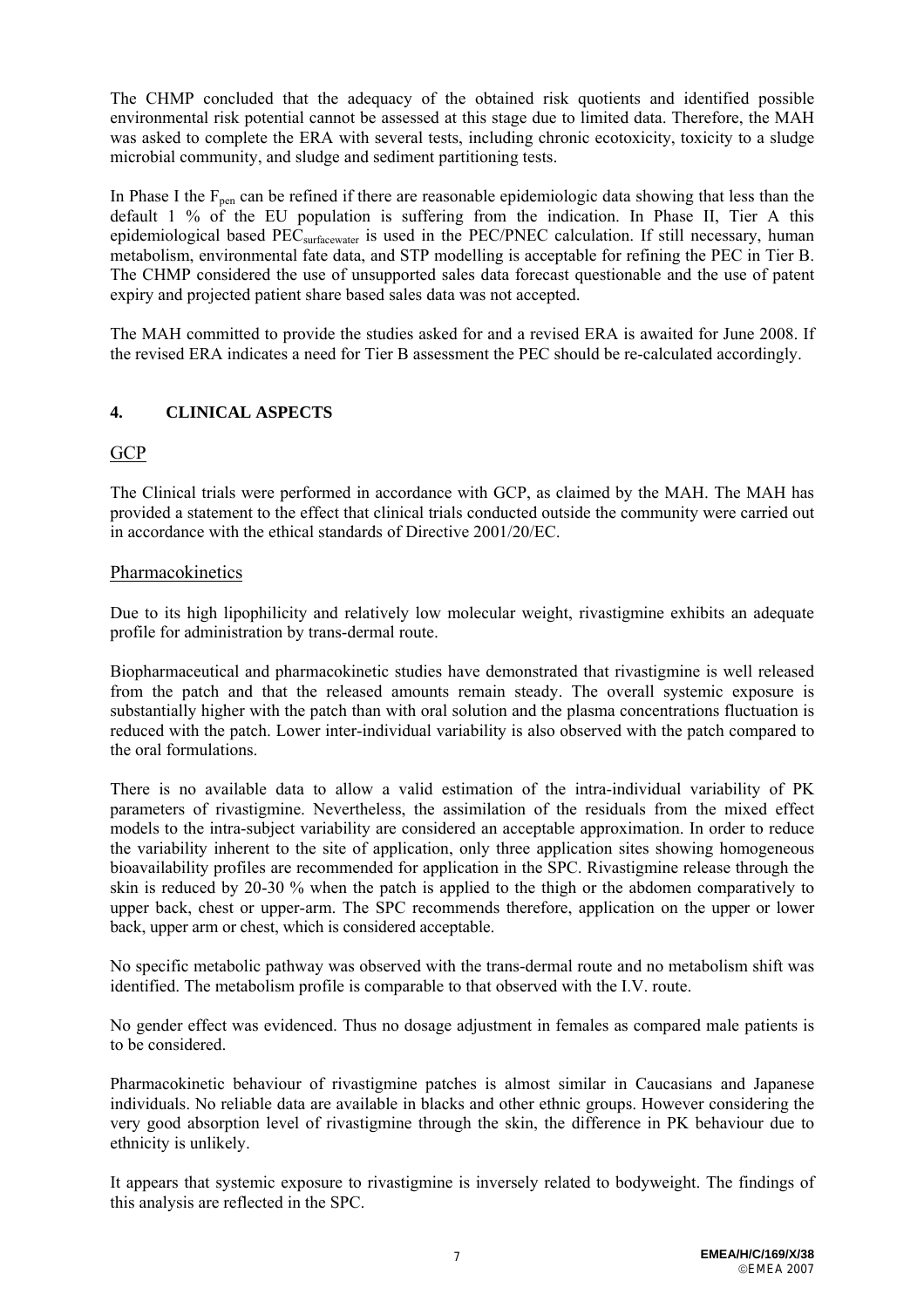There is no reliable estimation of the PK behaviour of rivastigmine in elderly patients (specially older than 75 years). However, the potential difference in PK behaviour in the elderly is related to the reduced renal and liver function in this patient group, and no dosage adjustment is required in renal and hepatic impaired patients using rivastigmine.

The overall pharmacokinetic data presented by the MAH was considered appropriate to support the SPC recommendations regarding the switch from oral to transdermal dosing.

#### Pharmacodynamics

Rivastigmine has a slowly reversible mechanism of acetylcholinesterase and butyrylcholinesterase inhibition that induces an increase in the concentration of acetylcholine.

The extent of inhibition of plasma butyrylcholinesterase (BuChE) was evaluated in 3 clinical pharmacology studies: **Study 2335, Study 1101, Study 2331** and in one Phase II study in Japanese patients with AD: **Study 1201** (trough values only).

Plasma BuChE inhibition data appears fairly consistent, demonstrating under-proportional dosedependency, with maximum observed inhibition approaching 70% with the 20  $\text{cm}^2$  patch at steady state. Inhibition appears slightly higher in Japanese than in Caucasian subjects, and slightly higher with multiple than with single dosing. Peak inhibition at each of the four patch dose levels  $(5, 10, 15)$ and 20 cm<sup>2</sup>) is about the same as at the four oral doses, but trough and average (over time) inhibition is higher with the trans-dermal route BuChE inhibition at steady state appeared higher in Japanese patients than in Japanese healthy volunteers, but it needs to be borne in mind that also plasma concentrations of rivastigmine were higher in those patients.

The oral b.i.d. rivastigmine administration resulted in two peaks of plasma BuChE inhibition in each 24-hour period, similarly to what was observed in rivastigmine plasma concentrations. Fluctuations of BuChE inhibition between peaks and troughs were much wider than with trans-dermal route of administration.

Exposure (PK)–response (PD) relationships were investigated using data from Study CENA713D2331 and the pivotal clinical trial CENA713D0401, both conducted in the target population (Alzheimer Disease, AD) following multiple doses of rivastigmine patch and oral capsule.

There was a direct exposure-response (PK/PD) relationship between the rivastigmine metabolite NAP226-90 and plasma BuChE inhibition. There was a trend for increased efficacy with increasing drug exposure. This was observed for the change from baseline in ADAS-Cog score and for ADAS-CGIC response rate. No such trends could be seen for ADCS-ADL or NPI scores.

Although no direct PK/PD relationship between rivastigmine or NAP226-90 plasma concentrations and adverse events (AEs) was seen with the available data, there were indications that the frequency of the AEs increased with increasing doses, especially the risk of nausea and vomiting.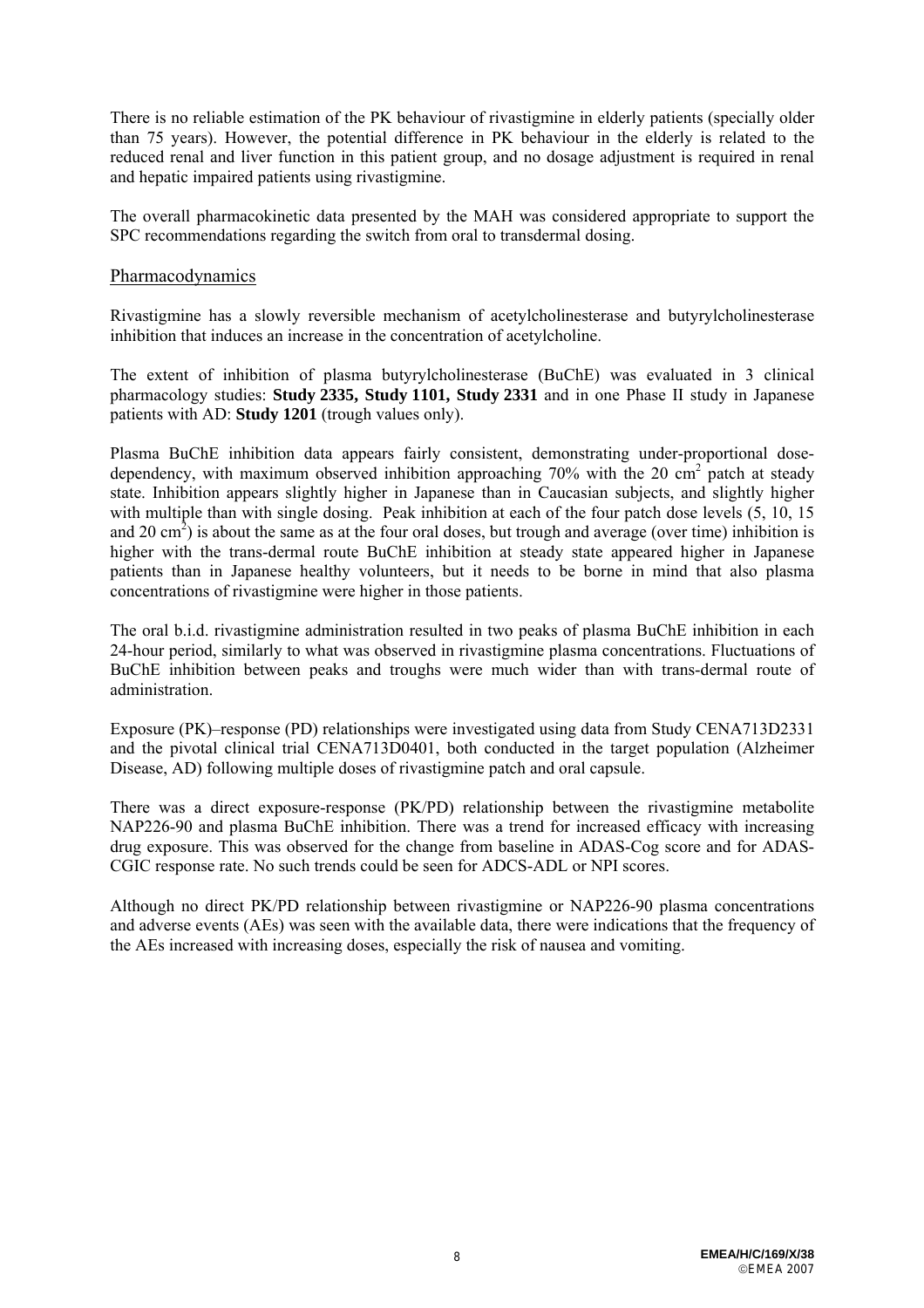# Clinical efficacy

The overview of the main efficacy studies is summarised below.

| Source of data        | <b>Details</b>                                                                                 |
|-----------------------|------------------------------------------------------------------------------------------------|
| Dose-selection trials | Dose selection was based on safety and tolerability data from phase II<br>studies CENA713D0401 |
| Controlled trials     | 1 large placebo- and active-controlled phase III study CENA713D2320                            |
| Long-term data        | 1 large open label extension study CENA713D2320E1 to the controlled<br>phase III trial         |
| Uncontrolled trials   | 1 uncontrolled study CENA713D1201 in Japanese patients                                         |
|                       |                                                                                                |

*Table 1- Overview of trials or sources of data* 

Dose selection was based on the phase II safety and tolerability data (including **study CENA713D0401**) and preliminary pharmacokinetic modeling data.

The pivotal **study CENA713D232**0 (placebo and active-controlled) was conducted in 1195 patients with Alzheimer's disease to support the efficacy claims of the patch in the target indication "mild to moderately severe Alzheimer's disease".

The design of study CENA713D2320 (24-week prospective, randomized, multicenter, double-blind, placebo-controlled, parallel-group) and the methodology of the study was in line with the CHMP's Scientific Advice of 18 October 2002.

The inclusion and exclusion criteria ensured recruitment of consistent population representative of AD. Other dementia types were excluded. The selection of the primary (ADAS-cog and ADCS-CGIC) and secondary efficacy measures were considered acceptable to explore the severity of cognitive functions (memory, language and praxis), attention, activities of daily living and non-cognitive behavioural dysfunctions characteristic of people with dementia.

A total of 1464 patients were screened, of whom 1195 were randomized in 21 countries. Mean MMSE at baseline was 16.5, which is representative of a moderate disease state and is reflected in the high proportion (86.1%) of patients living with a caregiver or other individual.

Two different Exelon target patch sizes (10 and 20 cm<sup>2</sup>) were evaluated. Exelon 20 cm<sup>2</sup> patch is equivalent to a capsule dose of approximately 18 mg/day. The 10 cm2 daily patch is equivalent to a capsule dose of approximately 9.5 mg/day (within the recommended 6-12 mg/day dose range for Exelon capsules).

Exelon 5 cm<sup>2</sup> patch is equivalent to a capsule dose of approximately 6 mg/day and Exelon 15 cm<sup>2</sup> patch to 13 mg/day were used in the titration phase.

The initial patch dose was Exelon patch 5 cm<sup>2</sup> and was up-titrated in 5 cm<sup>2</sup> increments at a minimum interval of 4 weeks up to the target patch dose.

The doses were titrated over a 16 week period, followed by an 8 week maintenance period.

The **primary efficacy criteria** assessments were:

- the Alzheimer's Disease Assessment Scale-Cognitive subscale (ADAS-Cog): The analysis variable was the change from baseline to Week 24 in the total sum score (0-70) of the 11items included in the scale.
- the Alzheimer's Disease Cooperative Study-Clinician's Global Impression of Change (ADCS-CGIC): The analysis variable was the overall clinical rating of change from baseline to Week 24 measured by a 7-point scale.

Clinically relevant improvement was defined a priori as at least 4-point improvement on the ADAS-Cog, no worsening on the ADCS-CGIC, and no worsening on the ADCS-ADL.

The primary objectives of the study were assessed by testing four hypotheses, prospectively ordered according to clinical relevance. A hierarchical testing procedure was selected.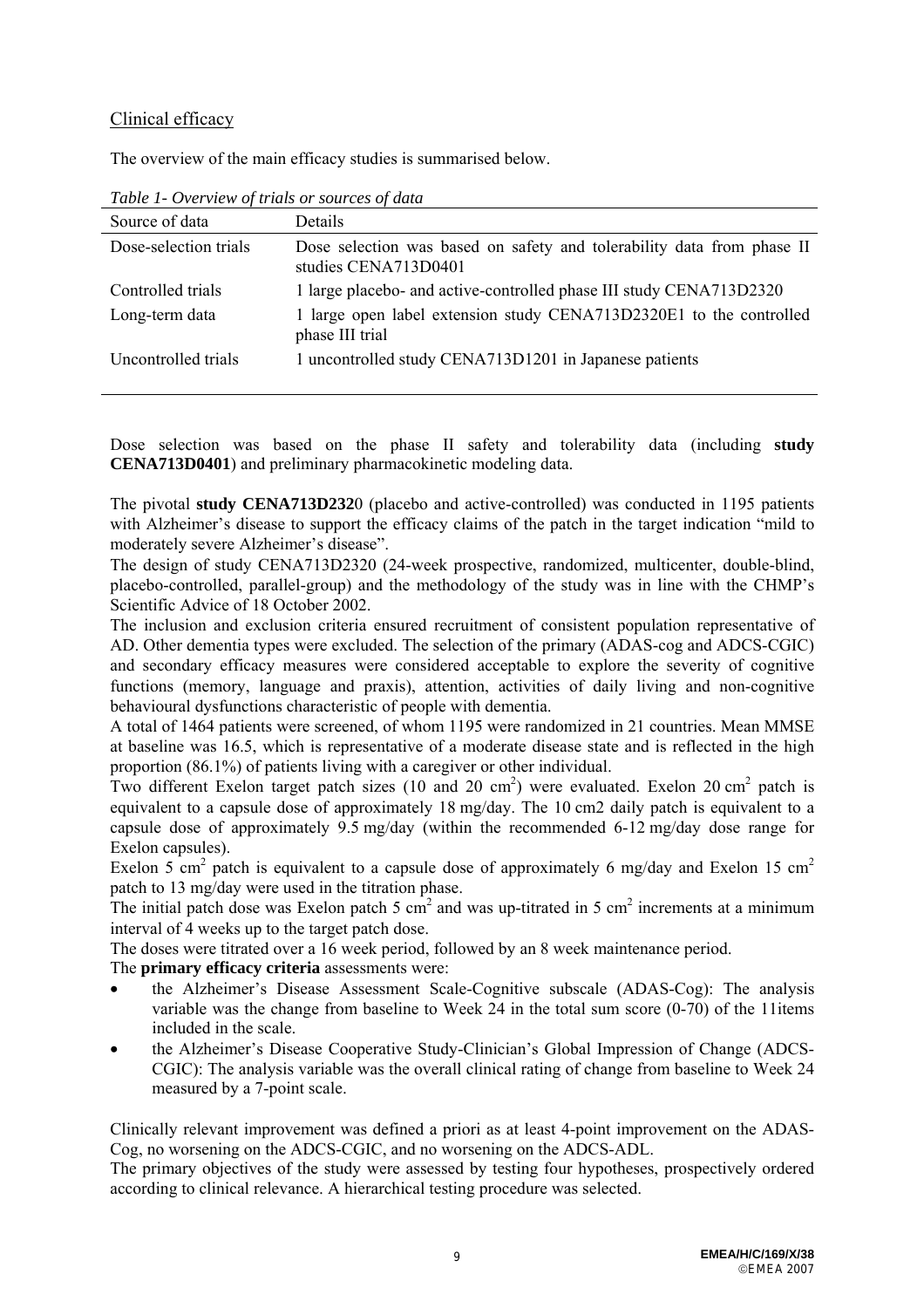The **first hypothesis** was composed of two comparisons (ADAS-Cog and ADCS-CGIC) between the 20 cm<sup>2</sup> rivastigmine patch and placebo treatment groups. In order to demonstrate superiority of the 20 cm<sup>2</sup> rivastigmine patch over placebo, superiority needed to be shown for both primary efficacy variables simultaneously,

The **second hypothesis** (non-inferiority) compared the 20  $\text{cm}^2$  rivastigmine patch and rivastigmine capsule treatment groups for the ADAS-Cog variable, in order to demonstrate non-inferiority of the 20  $\text{cm}^2$  rivastigmine patch to rivastigmine capsules.

The **third hypothesis** was composed of two comparisons (for ADAS-Cog and ADCS-CGIC) between the 10 cm<sup>2</sup> rivastigmine patch and placebo treatment groups. In order to demonstrate the superiority of the 10 cm<sup>2</sup> rivastigmine patch over placebo, superiority needed to be shown for both primary efficacy variables simultaneously.

The **fourth hypothesis** compared ADCS-ADL between the 20 cm<sup>2</sup> rivastigmine patch and placebo treatment groups.

Statistical superiority of the target Exelon  $20 \text{ cm}^2$  patch versus placebo at Week 24 was based on simultaneous testing of ADAS-Cog and ADCS-CGIC. Superiority was demonstrated for ADAS-Cog  $(p \le 0.001)$ . The p-value (0.054) for ADCS-CGIC exceeded the predefined significance level of 0.05. Nevertheless, supportive analyses for ADCS-CGIC at Week 24 have shown statistically significant results across all other pre-specified efficacy population datasets (ITT+RDO and RND) with respective p-values of 0.034 and 0.029.

Although the first objective was not formally achieved as planned, testing was continued for the remaining three hypotheses. This was considered acceptable.

Non-inferiority of the Exelon 20 cm<sup>2</sup> patch over capsules (12 mg/day) at Week 24 was established as the 95%-CI was below non-inferiority margin of 1.25 based only on ADAS-Cog (-2.06; 0.17).

For Exelon 10 cm<sup>2</sup> patch, statistical superiority versus placebo at Week 24 was demonstrated by simultaneous testing of ADAS-Cog and ADCS-CGIC, with respective p-values of 0.005 and 0.010.

Superiority of Exelon 20 cm<sup>2</sup> patch versus placebo at Week 24 with regard to ADCS-ADL was achieved with a p-value of 0.017.

An overall responder analysis was conducted based on patients with ADAS-Cog improvement of at least 4 points and ADCS-CGIC categories 1-4 (any improvement or no change) and ADCS-ADL change  $\geq 0$  points (no change or improvement). The analysis showed that at Week 24, a statistically significant greater proportion of patients responded to Exelon patch 10 cm<sup>2</sup> or 20 cm<sup>2</sup> or capsule treatment than to placebo.

Overall it can be concluded that both the Exelon 10 cm<sup>2</sup> and 20 cm<sup>2</sup> patch sizes showed efficacy vs placebo in the domains of cognition (measured by ADAS-Cog), clinical global assessment of change (measured by ADCS-CGIC) and function (measured by ADCS-ADL). The p-value for ADCS-CGIC marginally exceeded the predefined significance level of 0.05, by 0.004. However, supportive analyses for ADCS-CGIC at week 24 yielded consistent and statistically significant results across all other prespecified efficacy population datasets (ITT, ITT+RDO and RND with their respective imputation schemes) as well as for the predefined proportional odds model.

**Secondary efficacy criteria** showed that Exelon patch groups and the Exelon capsule group were superior to placebo for the MMSE score, the Ten Point Clock Test score and the Trail Making Test Part A. There were no significant differences versus placebo on the NPI-10 or NPI-12 for any of the Exelon treatment groups. For caregiver distress scores, there was a similar improvement from baseline in Exelon patch groups, the Exelon capsule group and the placebo group.

**Supportive data** were provided from the open-label extension phase of the pivotal study which is completed (**study CENA713D2320E1**) and an uncontrolled study in AD patients. Patients who received open-label treatment and had previously been randomized to double-blind Exelon 20 cm<sup>2</sup> patch treatment maintained their baseline (Week 0) levels at the end of 52 week treatment and achieved better scores in the efficacy assessments at 52 weeks compared to those received Exelon 10 cm<sup>2</sup> patch, capsule or placebo. No conclusion can be drawn taking into account the methodology of these studies.

The uncontrolled **study CENA713D1201** in Japanese patients was a multicenter, open-label, randomized study that assessed in parallel groups a 4-week titration intervals of increasing sizes of Exelon transdermal patch to assess safety and tolerability in Japanese patients with mild to moderate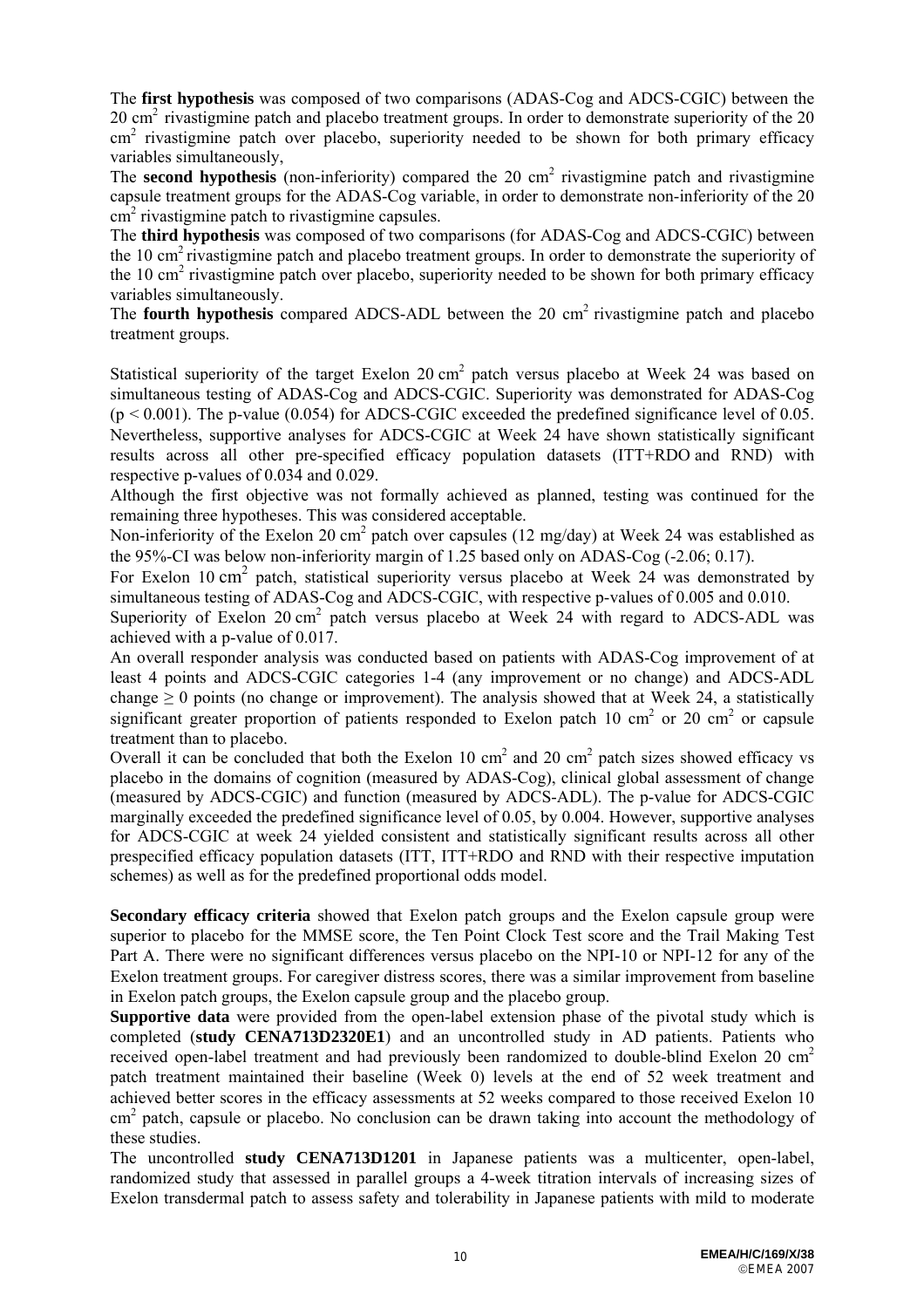AD. Exelon patch was well tolerated at patch sizes up to  $10 \text{ cm}^2$  in Japanese patients with mild to moderate AD, with improved tolerability when there were additional titration steps.

Overall it can be concluded that Exelon 20  $\text{cm}^2$  patch showed superiority versus placebo.

Exelon 15 cm<sup>2</sup> patch may provide additional efficacy benefits over Exelon  $10 \text{ cm}^2$ . However, the clinical program for the Exelon transdermal patch was not designed to answer this question. Without additional data, the sponsor is unable to provide sufficient information on the relative efficacy profile of this dose.

Exelon 10 cm<sup>2</sup> patch demonstrated statistical superiority versus placebo at Week 24 by simultaneous testing of ADAS-Cog and ADCS-CGIC. Non-inferiority of Exelon  $10 \text{ cm}^2$  versus Exelon capsule was explored by a pre-planned analysis documented in the statistical analysis plan prior to unblinding and not included in the primary hypotheses. The CHMP considered these results acceptable for the claimed indication.

Exelon 5 cm<sup>2</sup> patch was considered acceptable as the initial treatment dose. After a minimum of four weeks of treatment and if well tolerated, this dose should be increased to the 10 cm<sup>2</sup> patch, which is the recommended effective dose.

The efficacy and safety of rivastigmine patches in patients with Parkinson Disease Dementia (PDD) have not been investigated in a clinical study. The CHMP concluded that with the current available data, the safety and efficacy could not be extrapolated to the PDD indication and the MAH agreed that the safety and tolerability should also be demonstrated in this population.

## Clinical safety

Studies were pooled to provide an integrated safety profile, and data were organized into 4 datasets (see Table 2).

| <b>Database</b>                                                                                                   | <b>Studies</b>                                                                               | Number of<br>patients (safety<br>population) | <b>Safety topics</b><br><b>Subgroup analyses</b>                                                                                                                                                 |
|-------------------------------------------------------------------------------------------------------------------|----------------------------------------------------------------------------------------------|----------------------------------------------|--------------------------------------------------------------------------------------------------------------------------------------------------------------------------------------------------|
| Group 1<br>(All Exelon patch-, capsule- and<br>placebo-treated AD patients in<br>double-blind controlled studies) | 2320                                                                                         | 1190                                         | Topics: deaths, SAEs, other significant AEs,<br>all AEs, skin irritation, patch adhesion, vital<br>signs, ECGs<br>Subgroups: by age group, gender, race,<br>baseline weight and MMSE at baseline |
| Group 2<br>(All treated patients in Study 2320)<br>and Study 2320E1)                                              | 2320, 2320E1                                                                                 | 919                                          | Topics: deaths, SAEs, other significant AEs,<br>all AEs, skin irritation, patch adhesion                                                                                                         |
| Group 3<br>(All Exelon patch-treated AD)<br>patients*)                                                            | 2320, 2320E1,<br>401, 1201 and<br>2331                                                       | $1071*$                                      | Topics: deaths, SAEs, other significant AEs,<br>skin irritation, patch adhesion                                                                                                                  |
| Group 4<br>(All Exelon patch-treated healthy)<br>volunteers)                                                      | W <sub>155</sub> , W <sub>159</sub><br>W160, 2332,<br>2333, 2334,<br>2335, 2338, and<br>1101 | 432                                          | Topics: deaths, SAEs, other significant AEs,<br>all AEs, skin irritation, patch adhesion                                                                                                         |

*Table 2 Population groupings for safety assessment* 

\* One patient in Study 1201 commenced treatment but was lost to follow-up and did not return for any evaluations. As a result, the patient was excluded from the safety population.

The primary groups mainly used for the evaluation of safety are Group1 (all Exelon patch, capsule and placebo treated AD patients in double-blind controlled studies) and Group2 (all Exelon patch treated patients in Study 2320 and it is open-label long term extension).

In Group1, approximately 60% of patients received treatment for the full 24 week period. In this group, for the available evaluations of patch adhesion, more than 94% of all patches remained either completely on or were only detached at the edges.

In Group2, including long-term safety data, 23,1% of patients received Exelon patch treatment for at least 52 weeks.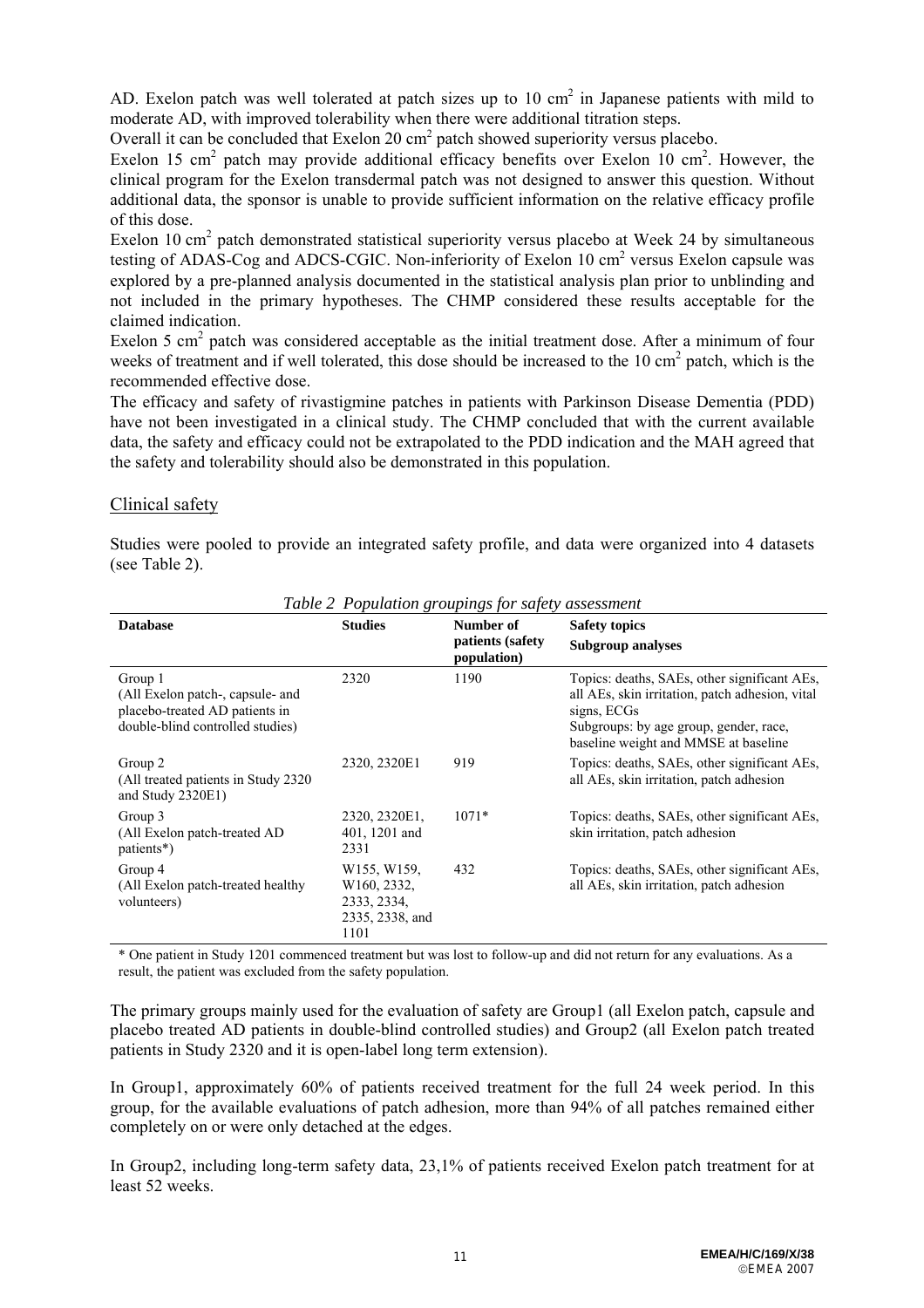In Group3 (all Exelon patch treated AD patients in studies 2320, 2320E1, 0401, 1201 and 2331), the mean duration of exposure was 28.7 weeks. In the healthy volunteer studies (Group4), a total of 432 subjects were exposed to Exelon patch for a maximum of 3 weeks.

Overall, these data do not highlight new or unexpected adverse events, in association with Exelon patch administration, which were not already known for Exelon capsule.

A dose response relationship is suggested, based on the difference between the incidence of AEs in patients in the higher and lower patch size groups, for gastrointestinal AEs (nausea, vomiting, diarrhea, decreased weight, decreased appetite, anorexia), for asthenia, and for nervous system AEs (dizziness, insomnia, agitation).

The 20 cm<sup>2</sup> patch was overall associated with a higher incidence of adverse events compared to Exelon 12 mg capsule. In particular, gastrointestinal disorders (such as diarrhea, vomiting, abdominal pain), and other disorders such as decreased appetite, weight decreased, insomnia and anxiety, were more frequently observed in the 20 cm<sup>2</sup> patch group compared to Exelon 12 mg capsule. These data constitute an area of concern regarding the safety profile of the 20 cm<sup>2</sup> patch formulation.

Exelon 20 cm<sup>2</sup> patch group was associated with more cardiac disorders than other treatment groups. However, ECG evaluations at baseline revealed more arrhythmic abnormalities in patients randomized to the Exelon 20 cm<sup>2</sup> patch group  $(8.2\% \text{ vs } 4.6-5.6\% \text{ in other groups})$ . Baseline myocardial abnormalities were more common in the Exelon  $20 \text{ cm}^2$  patch and the Exelon capsule groups which might explain the higher rate of cardiac disorders in the Exelon 20  $\text{cm}^2$  patch group.

The incidence of serious adverse events in Group1 was highest in the Exelon 20 cm<sup>2</sup> patch size group compared to the other groups. The most frequently reported serious AEs were in the nervous system, cardiac and gastrointestinal system organ classes for the 10 cm<sup>2</sup> and 20 cm<sup>2</sup> Exelon patch and Exelon capsule groups.

In Group1, the 10 cm<sup>2</sup> patch is better tolerated than the Exelon capsule (except for diarrhea, abdominal pain and anxiety, which were slightly more frequent in the 10 cm<sup>2</sup> patch group) and than the 20 cm<sup>2</sup> patch (particularly regarding nausea, vomiting, decreased weight, decreased appetite, anorexia, dizziness, insomnia).

Regarding Exelon 5 cm<sup>2</sup> patch size, data are insufficient for an accurate evaluation of adverse events for this dose, since patients were not randomized to this patch size in the main study 2320. The data provided are reassuring regarding the low number of patients who experienced severe skin irritation  $(0.76\%)$  with the 5 cm<sup>2</sup> and 10 cm<sup>2</sup> patch sizes..

Discontinuations due to gastrointestinal disorders were higher in the Exelon 20 cm<sup>2</sup> patch group and Exelon capsule group than in the Exelon  $10 \text{ cm}^2$  patch or placebo groups. These data support the improvement of the rivastigmine tolerability with Exelon  $10 \text{ cm}^2$  patch regarding gastrointestinal events.

Since Exelon 5 cm<sup>2</sup> patch size is expected to be given mainly at initiation and during the titration period, appropriated data on adverse events with this patch were provided as compared with 1.5 mg b.i.d. The overall incidence of AEs, SAEs and AEs leading to discontinuation in patients treated with Exelon 5 cm<sup>2</sup> patch and Exelon 1.5 mg b.i.d capsule (corresponding to a comparable exposure) were similar for the first 4 weeks of treatment. The most common AEs in the Exelon patch group were nausea, diarrhoea and dizziness. Nausea and vomiting incidences were both lower in patients treated by Exelon patch than in patients treated by Exelon capsule. The incidences of headaches, decreased weight and decreased appetite were lower in the Exelon patch group than in the Exelon capsule group.

In patients treated with a maximum Exelon 1.5 mg b.i.d. capsule, the incidence of AEs was higher than in patients treated with a maximum Exelon patch of 5  $\text{cm}^2$ .

Thus, although initiation of treatment with the Exelon 5 cm<sup>2</sup> patch results in exposure (on the basis of AUC) that is substantially greater than for Exelon 1.5 mg b.i.d. capsule, it appears to have comparable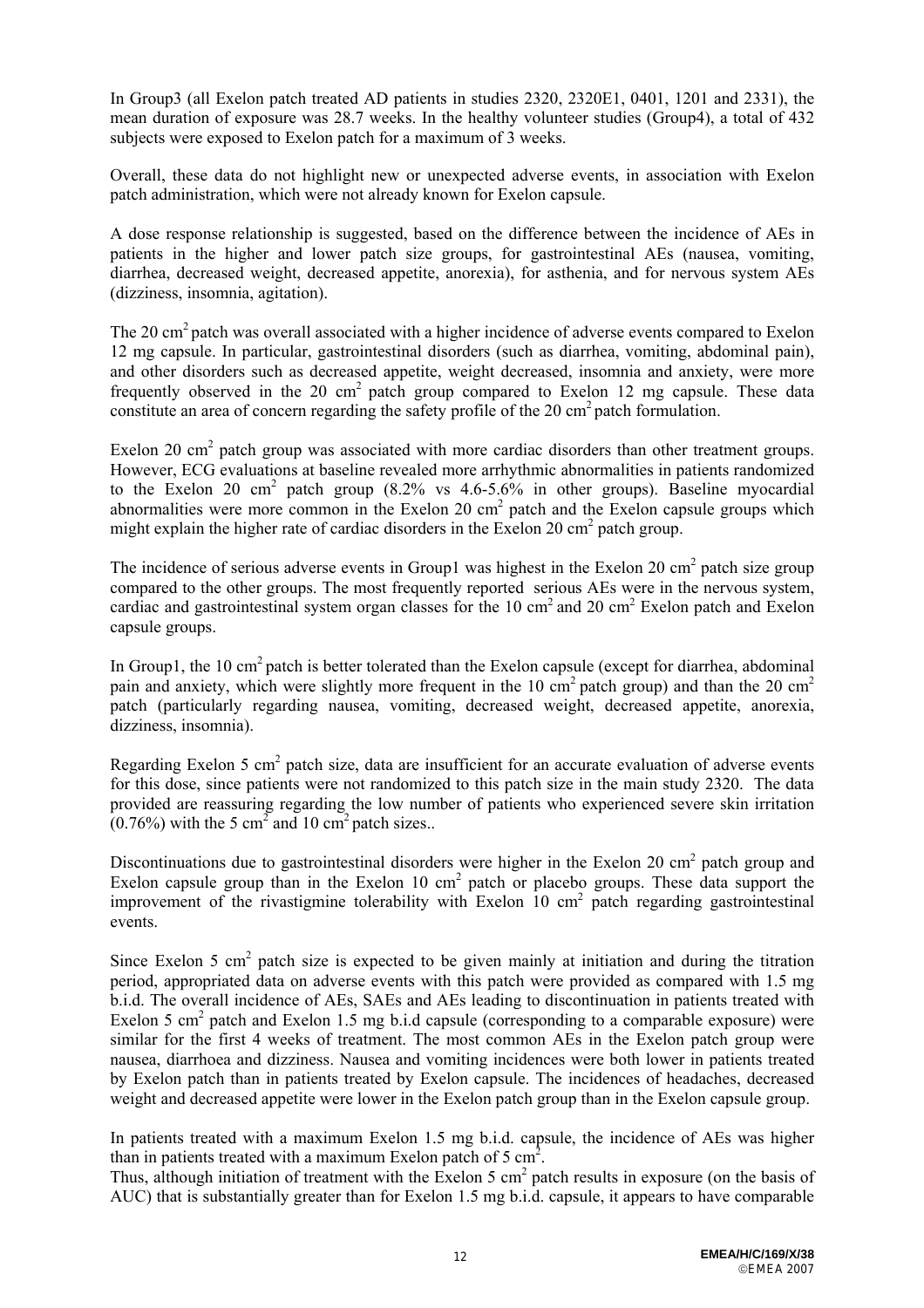safety and improved gastrointestinal tolerability over the Exelon 1.5 mg b.i.d capsule. Therefore, the Exelon 5  $\text{cm}^2$  patch is a suitable initiation dose.

Regarding extrapyramidal symptoms,  $1,4\%$  are reported with the 10 cm<sup>2</sup> Exelon patch (including one serious case), compared to 0% with higher doses of patch groups. The four cases reported with 10  $\text{cm}^2$ Exelon patch do not allow concluding to a higher risk of adverse events related to extrapyramidal system, despite the higher incidence with this patch dose in study 2320. However, extrapyramidal symptoms may occur with rivastigmine, as reported in the SPC of Exelon capsules.

A total of 27 patients who received study treatment (Exelon patch, capsule and placebo) died during the clinical development program. According to the data provided, no signal raised from the death cases reported in the Exelon patch groups, compared to other treatment groups. In all cases, patient's history could have explained the fatal event. Moreover, cardiac failure, cerebrovascular accident, respiratory failure are common causes of death in the general elderly population.

Skin reactions are expected side-effects associated with the use of patch. Patients treated with Exelon patches experienced more frequently slight or mild skin irritation, compared to placebo patches  $(33.3\% \text{ vs } 27.6\% \text{ for the } 20 \text{ cm}^2 \text{ patch}, 29.9\% \text{ vs } 17.3\% \text{ for the } 15 \text{ cm}^2 \text{ patch}, 38.2\% \text{ vs } 22.3\% \text{ for the } 20 \text{ cm}^2 \text{ patch}, 29.9\% \text{ vs } 17.3\% \text{ for the } 15 \text{ cm}^2 \text{ patch}, 38.2\% \text{ vs } 22.3\% \text{ for the } 15 \text{ cm}^2 \text{ patch}.$ 10 cm<sup>2</sup> patch, 21.4% vs 11.8% for the 5 cm<sup>2</sup> patch).

The majority of skin reactions were very slight or mild erythema or pruritus. The skin irritation appears to be due to mechanical stress caused by adhesion and removal of the patches, and is exacerbated by rivastigmine which acts as an additional chemical irritant. Allergic dermatitis or sensitization do not seem to be the cause of application site reaction, however the number of patients who received Exelon capsules after study discontinuation due to application site dermatitis is very low, and then it is difficult to draw any definitive conclusion.

No patient in any of the Exelon patch studies experienced a skin reaction that was reported as a serious adverse event, and 19 patients discontinued due to skin irritation in study 2320. Non serious skin reactions were collected and even solicited and were common.

Site skin irritation data, assessed by the investigator for patients who completed 52 weeks of Exelon patch treatment, and based on the ratings scale, show that in these patients there was no apparent increase in the overall incidence or severity of skin irritation over the 52-week period.

Safety data observed in Groups 2, 3 and 4 are consistent with the results from the double-blind, controlled study population (Group1).

No specific data related to immunological events are available for Exelon patches. No specific safety interaction studies have been conducted with Exelon patches.

No data comparing compliance of Exelon patches and capsules have been provided. However, to further assess Exelon patch compliance, adhesion and the risks of application site skin reactions and irritations in the long term daily use of the Exelon patch, Novartis will conduct a drug utilization study after the patch launch. It is expected that the drug utilization study will provide information on the practicalities of the Exelon patches in the real conditions of use.

In **conclusion** the CHMP agreed on the following:

- the safety profile of Exelon patch 5 cm<sup>2</sup> and 10 cm<sup>2</sup> was considered acceptable
- $\bullet$  the safety profile and benefit/risk of Exelon 20cm<sup>2</sup> patch was considered negative due to a high incidence of adverse effects, even if efficacy had been demonstrated
- the safety and benefit/risk of the  $15 \text{ cm}^2$  should be further justified

The MAH agreed that Exelon 15 cm<sup>2</sup> patch may provide additional efficacy benefits over Exelon 10 cm<sup>2</sup> patch with fewer tolerability concerns than those associated with Exelon 20 cm<sup>2</sup> patch. However, the clinical program for the Exelon transdermal patch was not designed to answer this question. Without additional data, the MAH was unable to provide sufficient information on the relative efficacy, tolerability and safety profile of the Exelon 15  $\text{cm}^2$  patch size to the CHMP.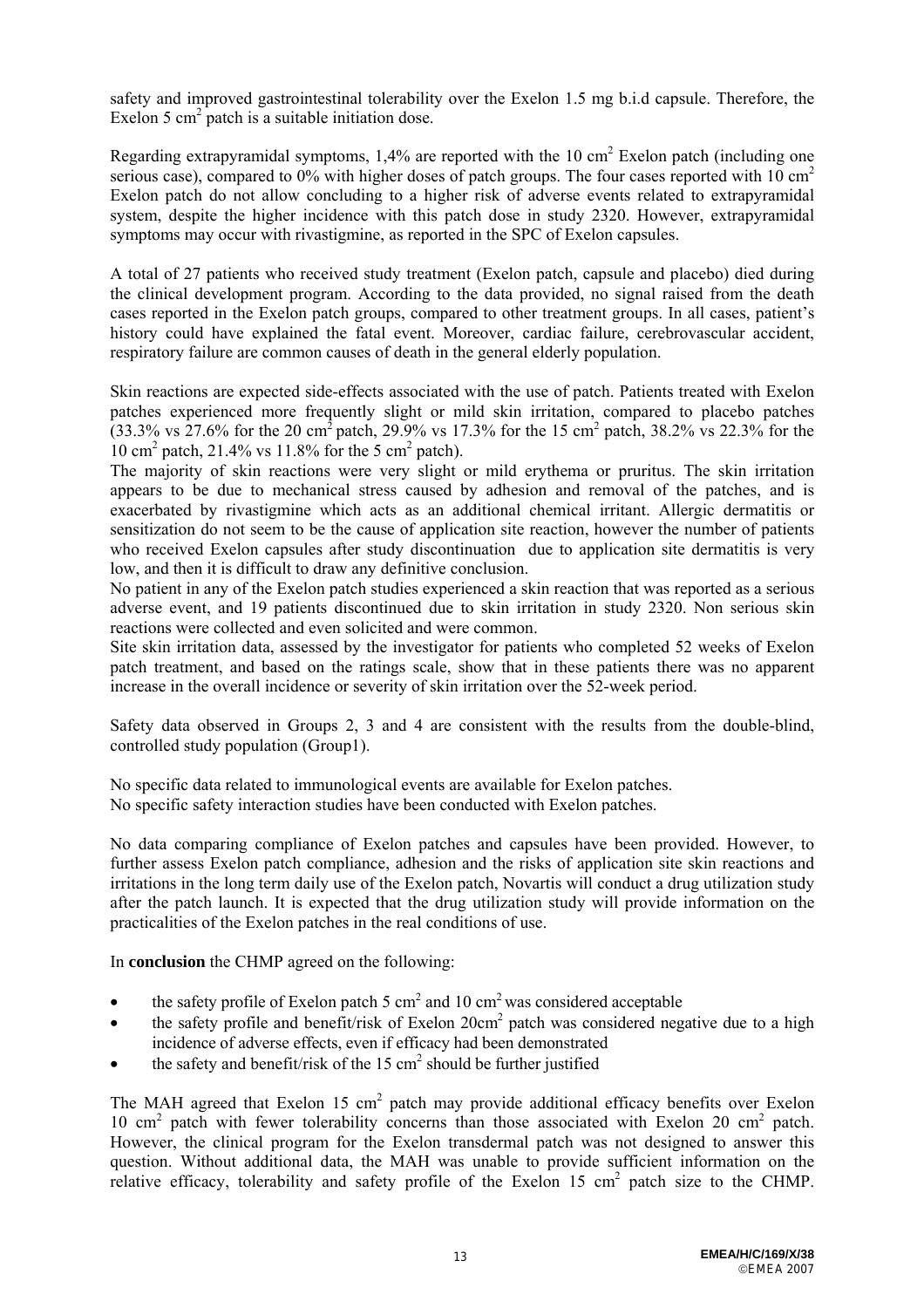Therefore the MAH will continue to evaluate the  $15$  and  $20 \text{ cm}^2$  Exelon patch sizes to confirm a favourable benefit/risk profile of these strengths.

# **5 PHARMACOVIGILANCE**

# Detailed description of the Pharmacovigilance system

The CHMP considered that the Pharmacovigilance system as described by the MAH fulfills the legislative requirements.

# Risk Management Plan

The MAA submitted a risk management plan resumed below.

| <b>Safety concern</b>                                                 | <b>Proposed Pharmacovigilance</b><br>activities (routine and<br>additional)                                                                                                                                                                                           | <b>Proposed Risk Minimization activities</b><br>(routine and additional)                                                                                                                                                                                                                                                                                                               |
|-----------------------------------------------------------------------|-----------------------------------------------------------------------------------------------------------------------------------------------------------------------------------------------------------------------------------------------------------------------|----------------------------------------------------------------------------------------------------------------------------------------------------------------------------------------------------------------------------------------------------------------------------------------------------------------------------------------------------------------------------------------|
| <b>AD</b>                                                             |                                                                                                                                                                                                                                                                       |                                                                                                                                                                                                                                                                                                                                                                                        |
| Worsening of<br>symptoms<br>associated with<br>Parkinson's disease    | <b>Routine</b><br>$\bullet$<br>pharmacovigilance<br>Detailed review in<br>$\bullet$<br><b>PSUR</b>                                                                                                                                                                    | <b>Routine risk minimization</b><br>$\bullet$<br>(Extrapyramidal symptoms are<br>identified in the transdermal patch<br>SmPC Sections 4.2 in posology, 4.4<br>as warning and 4.8 as very rare<br><b>Adverse Drug Reaction. The</b><br>SmPC/PIL maybe updated if new<br>patterns develop during ongoing<br>review)                                                                      |
| Nausea, vomiting<br>and diarrhea                                      | <b>Routine</b><br>$\bullet$<br>pharmacovigilance<br>Detailed review in<br>$\bullet$<br><b>PSUR</b>                                                                                                                                                                    | Routine risk minimization (Nausea,<br>$\bullet$<br>Vomiting and Diarrhea are identified<br>in the transdermal patch SmPC<br>Section 4.4 as warning and in<br><b>Section 4.8 as common Adverse</b><br><b>Drug Reaction. The SmPC/PIL</b><br>maybe updated if new patterns<br>develop during ongoing review)                                                                             |
| Increased Amylase,<br>Lipase and<br>Pancreatitis                      | <b>Routine</b><br>$\bullet$<br>pharmacovigilance<br>Detailed review in<br>$\bullet$<br><b>PSUR</b>                                                                                                                                                                    | <b>Routine risk minimization</b><br>$\bullet$<br>(Pancreatitis is identified in the<br>transdermal patch SmPC Section<br>4.8 as very rare Adverse Drug<br><b>Reaction observed with oral</b><br>formulation only. The SmPC/PIL<br>maybe updated if new pattern<br>develops during ongoing review)                                                                                      |
| Application site skin<br>reactions and<br>irritations (patch<br>only) | <b>Routine</b><br>$\bullet$<br>pharmacovigilance<br>Detailed review in<br>$\bullet$<br><b>PSUR</b><br><b>Monthly line listings of</b><br>$\bullet$<br>all application site skin<br>reactions for the first 12<br>month period after the<br><b>Exelon patch launch</b> | Drug utilization study to assess<br>$\bullet$<br>Exelon patch compliance, adhesion<br>and the risks of application site skin<br>reactions and irritations in the long<br>term daily use<br>Application site skin reactions are<br>٠<br>identified in the transdermal patch<br><b>SmPC Section 4.8 as common</b><br><b>Adverse Drug Reactions. The</b><br>SmPC/PIL maybe updated if new |

#### **Summary of the risk management plan: Summary of actions proposed for each safety concern**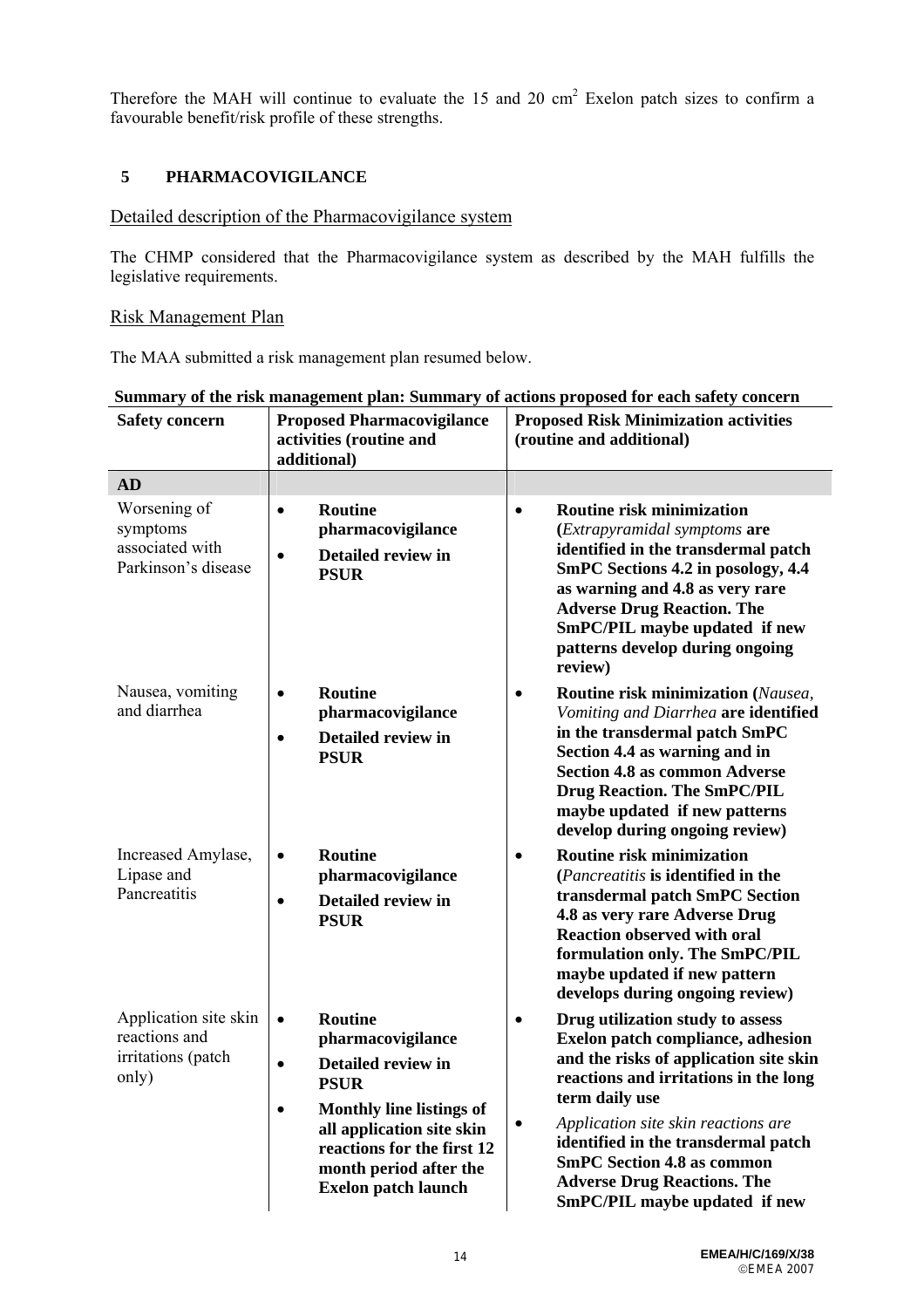| <b>Safety concern</b>                           | <b>Proposed Pharmacovigilance</b><br>activities (routine and<br>additional)                               | <b>Proposed Risk Minimization activities</b><br>(routine and additional)                                                                                                                                                                                                                                                                                                                                                                                                                                                                                                           |
|-------------------------------------------------|-----------------------------------------------------------------------------------------------------------|------------------------------------------------------------------------------------------------------------------------------------------------------------------------------------------------------------------------------------------------------------------------------------------------------------------------------------------------------------------------------------------------------------------------------------------------------------------------------------------------------------------------------------------------------------------------------------|
| Anaemia                                         | <b>Routine</b><br>$\bullet$<br>pharmacovigilance<br><b>Detailed review in</b><br>$\bullet$<br><b>PSUR</b> | patterns develop during ongoing<br>review.<br>Routine risk minimization<br>$\bullet$<br>(SmPC/PIL maybe updated as<br>appropriate based on ongoing<br>review)                                                                                                                                                                                                                                                                                                                                                                                                                      |
| Eye irritation (patch<br>only)                  | <b>Routine</b><br>$\bullet$<br>pharmacovigilance<br>Detailed review in<br>$\bullet$<br><b>PSUR</b>        | Drug utilization study to assess<br>Exelon patch compliance, adhesion<br>and the risks of application site skin<br>reactions and irritations in the long<br>term daily use<br>Identified in the transdermal patch<br>٠<br><b>SmPC Sections 4.2 posology, 4.4</b><br>warnings, 5.3 pre-clinical safety.<br>The SmPC/PIL maybe updated if<br>new patterns develop during                                                                                                                                                                                                             |
| Pulmonary<br>infections                         | <b>Routine</b><br>$\bullet$<br>pharmacovigilance<br>Detailed review in<br>$\bullet$<br><b>PSUR</b>        | ongoing review<br><b>Routine risk minimization</b><br>(SmPC/PIL maybe updated as<br>appropriate based on ongoing<br>review)                                                                                                                                                                                                                                                                                                                                                                                                                                                        |
| Cardiac arrhythmias                             | <b>Routine</b><br>$\bullet$<br>pharmacovigilance<br><b>Detailed review in</b><br>$\bullet$<br><b>PSUR</b> | <b>Routine risk minimization</b><br>(Identified in the transdermal patch<br><b>SmPC Section 4.4 as warning:</b> to<br>patients with sick sinus syndrome or<br>conduction defects (sino-atrial block,<br>atrio-ventricular block), in Section 4.8<br>as uncommon Adverse Drug<br>reactions: Bradycardia, and Cardiac<br>arrhythmia (e.g. atrio-ventricular<br>block, atrial fibrillation and<br>tachycardia) as very rare Adverse<br><b>Drug Reactions observed with oral</b><br>formulations only. The SmPC/PIL<br>maybe updated if new patterns<br>develop during ongoing review) |
| Exacerbation of<br>Asthma and COPD              | <b>Routine</b><br>$\bullet$<br>pharmacovigilance<br>Detailed review in<br>$\bullet$<br><b>PSUR</b>        | <b>Routine risk minimization</b><br>(Identified in the SmPC Section 4.4<br>as warning:  to patients with a<br>history of asthma or obstructive<br>pulmonary disease. The SmPC/PIL<br>maybe updated if patterns develop<br>during ongoing review)                                                                                                                                                                                                                                                                                                                                   |
| Cardiac disorders<br>(Myocardial<br>infarction) | <b>Routine</b><br>$\bullet$<br>pharmacovigilance<br><b>Detailed review in</b><br>$\bullet$<br><b>PSUR</b> | <b>Routine risk minimization</b> (Angina<br>pectoris is identified in the<br>transdermal patch SmPC Section<br>4.8. as rare Adverse Drug Reaction<br>observed with oral formulations<br>only. The SmPC/PIL maybe<br>updated if new patterns develop<br>during ongoing review)                                                                                                                                                                                                                                                                                                      |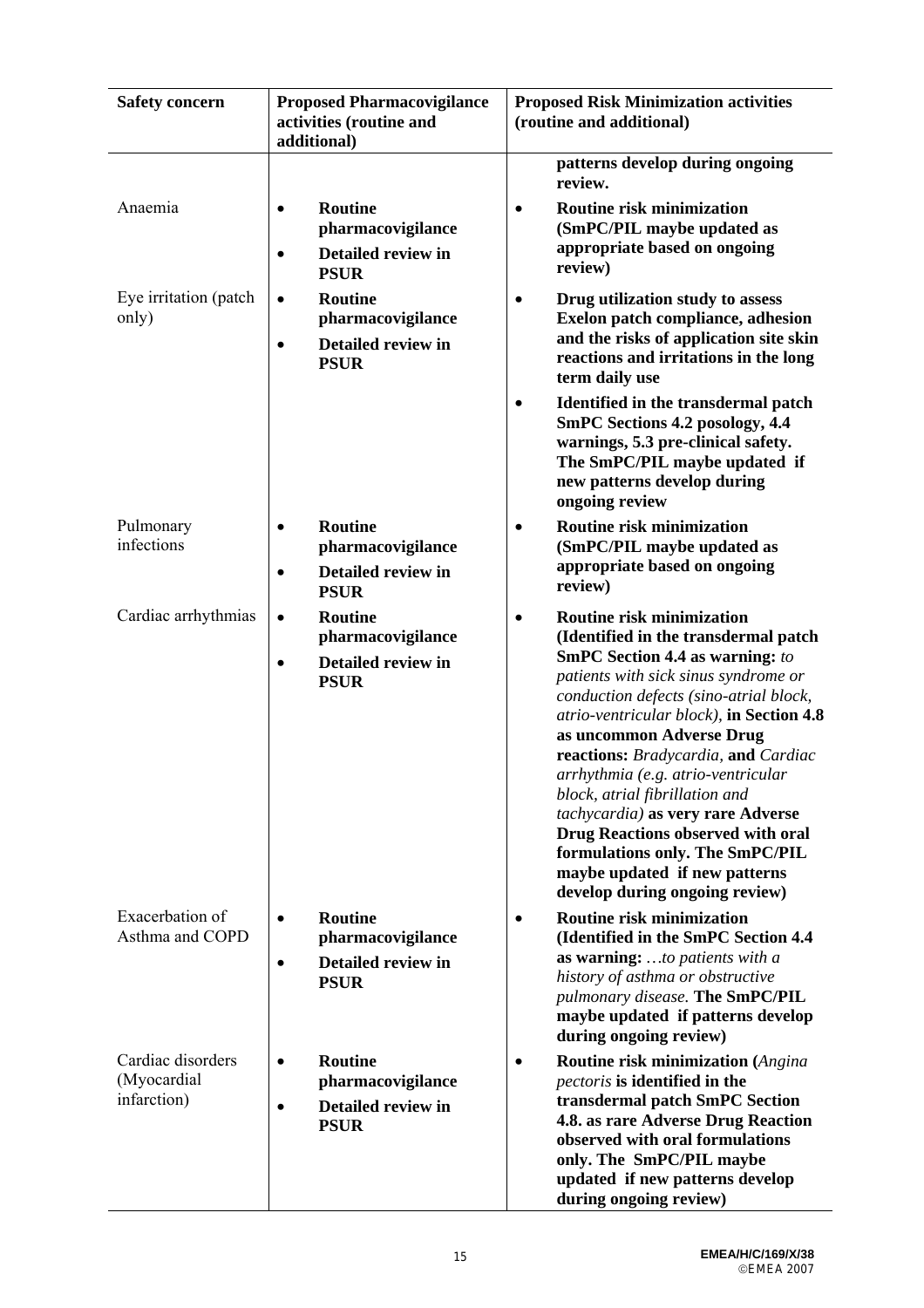| <b>Safety concern</b>          | <b>Proposed Pharmacovigilance</b><br>activities (routine and<br>additional)                        | <b>Proposed Risk Minimization activities</b><br>(routine and additional)                                                                                                                                                                                                                                                                                                                                                                                         |
|--------------------------------|----------------------------------------------------------------------------------------------------|------------------------------------------------------------------------------------------------------------------------------------------------------------------------------------------------------------------------------------------------------------------------------------------------------------------------------------------------------------------------------------------------------------------------------------------------------------------|
| Liver disorders<br>(hepatitis) | <b>Routine</b><br>$\bullet$<br>pharmacovigilance<br>Detailed review in<br>$\bullet$<br><b>PSUR</b> | <b>Routine risk minimization (Elevated</b><br>$\bullet$<br>liver function tests are identified in<br>the transdermal patch SmPC<br><b>Section 4.8 as uncommon Adverse</b><br><b>Drug Reaction observed with oral</b><br>formulations only. The SmPC/PIL<br>maybe updated if new patterns<br>develop during ongoing review)                                                                                                                                       |
| Hematuria                      | <b>Routine</b><br>$\bullet$<br>pharmacovigilance<br>Detailed review in<br>$\bullet$<br><b>PSUR</b> | <b>Routine risk minimization</b><br>$\bullet$<br>(SmPC/PIL maybe updated if<br>patterns develop during ongoing<br>review)                                                                                                                                                                                                                                                                                                                                        |
| Hypertension                   | <b>Routine</b><br>$\bullet$<br>pharmacovigilance<br>Detailed review in<br>$\bullet$<br><b>PSUR</b> | <b>Routine risk minimization</b><br>$\bullet$<br>(Hypertension is identified in the<br>transdermal patch SmPC Section<br>4.8 as very rare Adverse Drug<br><b>Reaction observed with oral</b><br>formulations only. The SmPC/PIL<br>maybe updated if new patterns<br>develop during ongoing review)                                                                                                                                                               |
| Cerebrovascular<br>accidents   | <b>Routine</b><br>$\bullet$<br>pharmacovigilance<br>Detailed review in<br>$\bullet$<br><b>PSUR</b> | <b>Routine risk minimization</b><br>(SmPC/PIL maybe updated as<br>appropriate based on ongoing<br>review)                                                                                                                                                                                                                                                                                                                                                        |
| Urinary tract<br>obstruction   | <b>Routine</b><br>$\bullet$<br>pharmacovigilance<br>Detailed review in<br>$\bullet$<br><b>PSUR</b> | <b>Routine risk minimization</b><br>$\bullet$<br>(Identified in the transdermal patch<br><b>SmPC Section 4.4 as warning:</b> to<br>patients predisposed to urinary<br>obstruction  because<br>cholinomimetics may induce or<br>exacerbate these diseases. The<br><b>SmPC/PIL maybe further updated</b><br>if new patterns develop during<br>ongoing review)                                                                                                      |
| Gastric ulcer                  | <b>Routine</b><br>pharmacovigilance<br>Detailed review in<br><b>PSUR</b>                           | <b>Routine risk minimization</b><br>$\bullet$<br>(Identified in the transdermal patch<br><b>SmPC Section 4.4 as warning:</b> to<br>patients with active gastric or<br>duodenal ulcers or patients<br>predisposed to these conditions<br>because rivastigmine may cause<br>increased gastric secretions and in<br><b>Section 4.8 as uncommon Adverse</b><br><b>Drug Reaction. The SmPC/PIL</b><br>maybe updated if new patterns<br>develop during ongoing review) |
| Death                          | <b>Routine</b><br>٠<br>pharmacovigilance<br>Detailed review in<br><b>PSUR</b>                      | <b>Routine risk minimization</b><br>$\bullet$<br>(SmPC/PIL maybe updated as<br>appropriate based on ongoing<br>review)                                                                                                                                                                                                                                                                                                                                           |
| <b>Bullous</b> reactions       | <b>Routine</b>                                                                                     | <b>Routine risk minimization</b>                                                                                                                                                                                                                                                                                                                                                                                                                                 |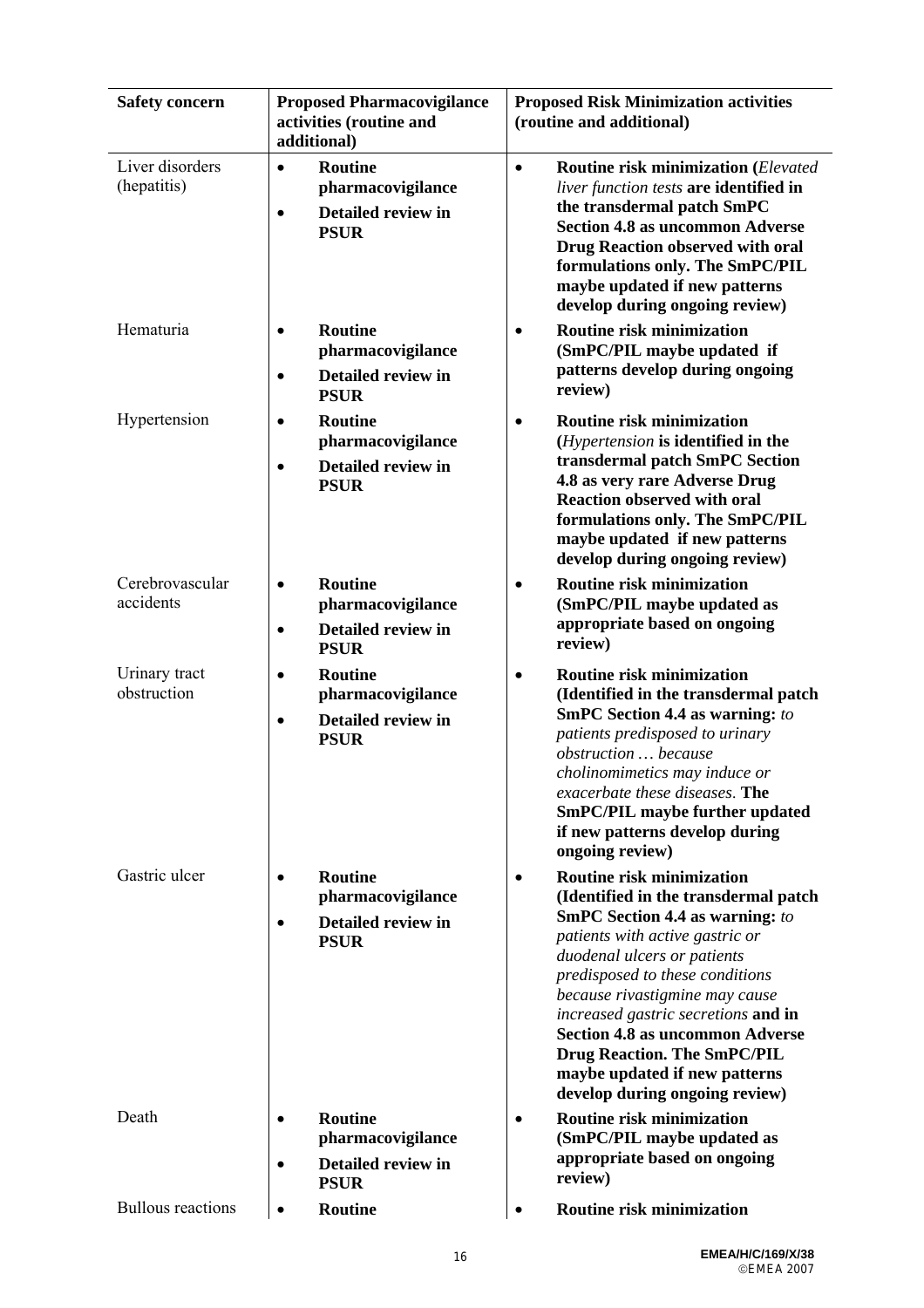| <b>Safety concern</b> | <b>Proposed Pharmacovigilance</b><br>activities (routine and<br>additional)           | <b>Proposed Risk Minimization activities</b><br>(routine and additional)                                                                                                                                                                                                                                                                                                                                                           |
|-----------------------|---------------------------------------------------------------------------------------|------------------------------------------------------------------------------------------------------------------------------------------------------------------------------------------------------------------------------------------------------------------------------------------------------------------------------------------------------------------------------------------------------------------------------------|
|                       | pharmacovigilance<br>Detailed review in<br><b>PSUR</b>                                | (SmPC/PIL maybe updated as<br>appropriate based on ongoing<br>review)                                                                                                                                                                                                                                                                                                                                                              |
| Seizures              | <b>Routine</b><br>$\bullet$<br>pharmacovigilance<br>Detailed review in<br><b>PSUR</b> | <b>Routine risk minimization</b><br>(Identified in the transdermal patch)<br><b>SmPC Section 4.4 as warning:</b> to<br>patients predisposed to  seizures<br>because cholinomimetics may induce<br>or exacerbate these diseases and in<br><b>Section 4.8 as Adverse Drug</b><br><b>Reactions observed with oral</b><br>formulations only. The SmPC/PIL<br>maybe further updated if new<br>patterns develop during ongoing<br>review |

The CHMP, having considered the data submitted in the application, is of the opinion that no additional risk minimisation activities are required beyond those included in the product information.

## **6. OVERALL CONCLUSIONS AND BENEFIT/RISK ASSESSMENT**

## **Quality**

The quality of this product is considered to be acceptable when used in accordance with the conditions defined in the SPC. Physicochemical and biological aspects relevant to the uniform clinical performance of the product have been investigated and are controlled in a satisfactory way.

## Non-clinical pharmacology and toxicology

No studies on the pharmacodynamic action of rivastigmine were included in the dossier as rivastigmine is considered a well known inhibitor of AChE and BChE. The non-clinical pharmacokinetic and toxicology development program to support the patch formulation was considered adequate.

## Efficacy

Exelon 5  $\text{cm}^2$  patch was considered acceptable as the initial treatment dose.

Exelon 10 cm<sup>2</sup> patch showed statistical superiority versus placebo at Week 24 as demonstrated by simultaneous testing of ADAS-Cog and ADCS-CGIC, with respective p-values of 0.005 and 0.010.

An overall responder analysis based on patients with ADAS-Cog improvement of at least 4 points and ADCS-CGIC categories 1-4 (any improvement or no change) and ADCS-ADL change  $\geq 0$  points (no change or improvement) showed that at Week 24, a statistically significant greater proportion of patients responded to Exelon patch  $10 \text{ cm}^2$  than to placebo.

Thus, efficacy of Exelon patch 5  $\text{cm}^2$  and 10  $\text{cm}^2$  was considered acceptable.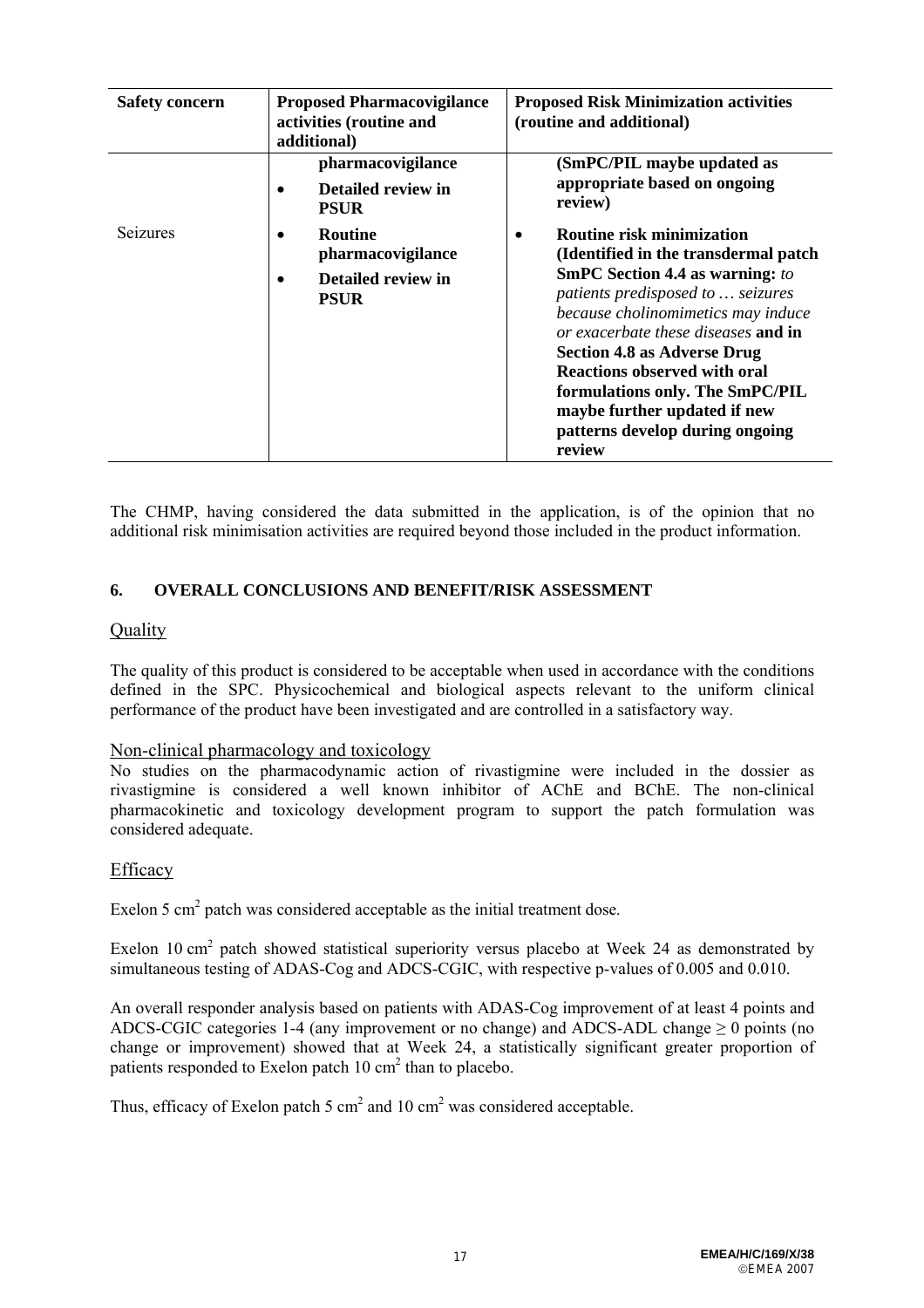# Safety

All the adverse reactions reported in clinical trials and post-marketing experience have been included in the Summary of Product Characteristics

Overall, these data do not highlight new or unexpected adverse events, in association with Exelon patch administration, which were not already known for Exelon capsule.

The 20 cm<sup>2</sup> patch was overall associated with a higher incidence of adverse effects compared to the equivalent Exelon 12 mg capsule. In particular, gastrointestinal disorders (such as diarrhea, vomiting, abdominal pain), and other disorders such as decreased appetite, weight decreased, insomnia and anxiety, were more frequently observed. Discontinuation due to gastrointestinal disorders was higher in the Exelon 20 cm<sup>2</sup> patch and Exelon capsules groups. The safety profile of the 20 cm<sup>2</sup> patch formulation constituted an area of concern for the CHMP and the MAH agreed to continue to evaluate the safety of this dose before a new application for its approval can be re-submitted. The safety profile of the 15 cm2 patch needs to be further addressed.

The 10 cm<sup>2</sup> patch is better tolerated than the Exelon capsule (except for diarrhea, abdominal pain and anxiety, which were more frequent in the 10 cm<sup>2</sup> patch group) and than the 20 cm<sup>2</sup> patch (particularly regarding nausea, vomiting, decreased weight, anorexia, dizziness).

Skin reactions are expected side-effects associated with the use of patch. Patients treated with Exelon patches experienced more frequently slight or mild skin irritation, compared to placebo group.

The safety of Exelon 5  $\text{cm}^2$  patch was considered acceptable as the initial treatment dose.

The MAH agreed that Exelon 15 cm<sup>2</sup> patch may provide additional efficacy benefits over Exelon 10 cm<sup>2</sup> patch with fewer tolerability concerns than those associated with Exelon 20 cm<sup>2</sup> patch. However, the clinical program for the Exelon transdermal patch was not designed to answer this question. Without additional data, the MAH was unable to provide sufficient information on the relative efficacy, tolerability and safety profile of the Exelon  $15 \text{ cm}^2$  patch size to the CHMP.

Having considered the safety concerns in the risk management plan, the CHMP considered that the proposed activities described in section 5 adequately addressed these concerns.

## Risk-benefit assessment

The efficacy and safety of rivastigmine patches has been investigated in patients with AD in one pivotal study. Supportive data were provided from 3 further uncontrolled studies in AD patients and 9 studies in healthy volunteers.

Considering the physicochemical (relatively low molecular weight, lipophilicity and lack of polymorphic forms) and pharmacokinetic (hepatic first-pass metabolism generating inactive metabolite) properties of rivastigmine, the claimed use of this drug by trans-dermal route appears to be potentially a suitable alternative to the current oral route.

Exelon transdermal patches, with once-a-day dosing and without the need for oral administration with food, might offer the advantage of improved caregiver and patient convenience which may lead to improved patient compliance. In addition this formulation might be useful for patients with swallowing difficulties who are unable or refuse to take oral medication. Nevertheless, available data from clinical studies on this specific topic should be provided with the comparison between Exelon patch and capsules. This will be addressed in the phase IV and drug utilization study that the MAH is planing.

The superiority of Exelon 10 cm<sup>2</sup> patch versus placebo has been demonstrated and there are no findings as regards safety as compared to Exelon 12 mg capsules. The overall benefit/risk of Exelon